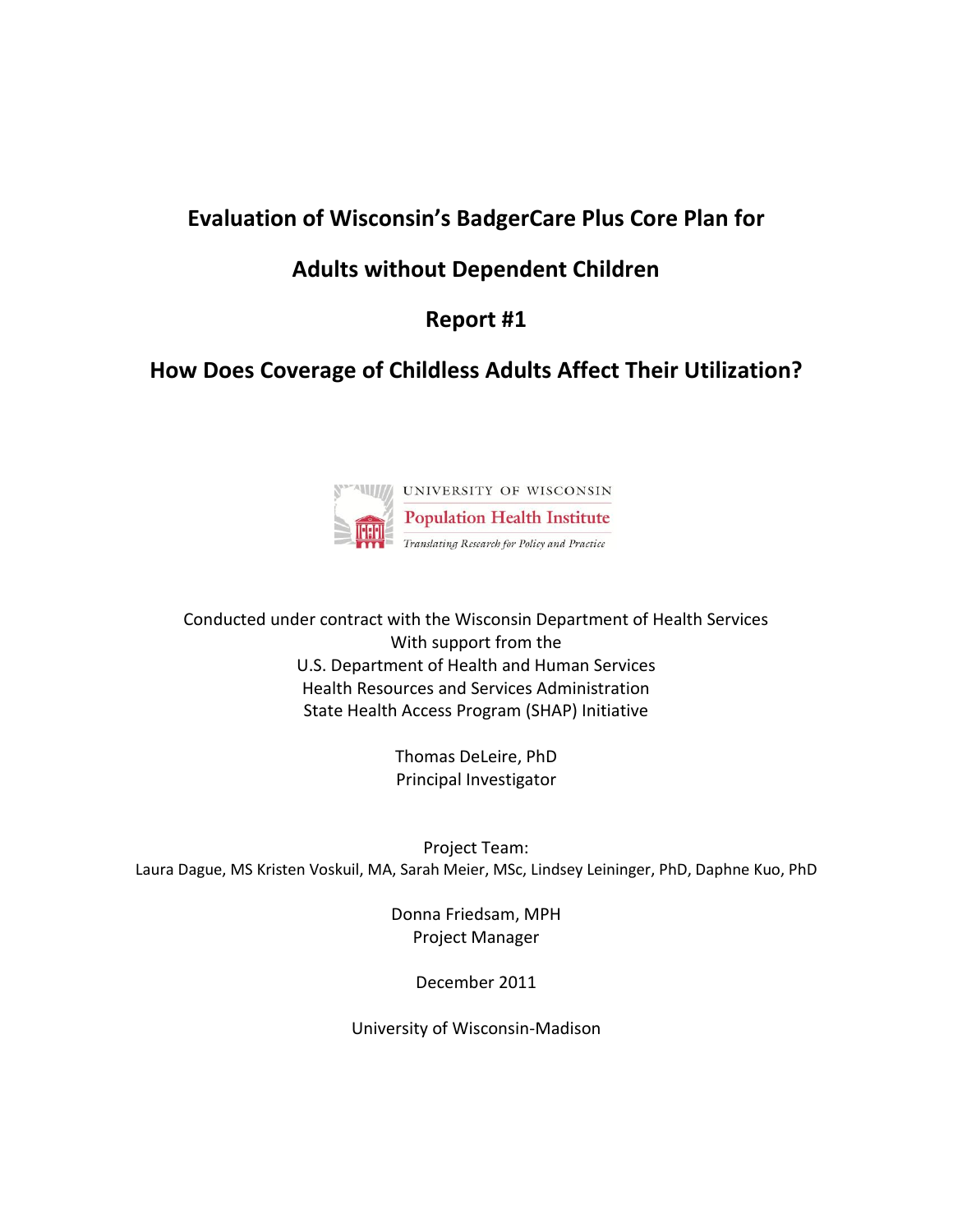## **EXECUTIVE SUMMARY**

This is the first of two reports that present findings from an evaluation of Wisconsin's BadgerCare Plus Core Plan - a 2009 expansion of coverage to low-income adults without dependent children (hereafter referred as "childless adults"). The Core Plan launched with an automatic enrollment of approximately 12,000 very low-income uninsured childless adults from Milwaukee County's previous General Assistance Medical Program (GAMP). In July 2009, enrollment was opened statewide to low-income uninsured childless adults. Enrollment quickly surpassed state projections and, on October 9, 2009, enrollment was closed; applications made after that date were placed on a waiting list. Total enrollment with this cap reached a peak of 65,057 and then steadily declined with attrition.

This evaluation uses administrative claims to compare the medical care utilization of 9,619 prior GAMP-Core Plan childless adults both prior to and one year following their enrollment into the Core Plan. It also assesses the experience of 56,103 other Core Plan members who enrolled between July 15 and October 9, 2009.

This report (#1) presents findings about the service utilization of the Core Plan population. Report #2 presents findings from an evaluation of the Health Needs Assessment that was required of the non-GAMP enrollees who entered Core Plan in the open enrollment period. That evaluation assesses the utility of the HNA in identifying the presence of chronic conditions and other health needs, and of identifying future resource utilization. .

#### **Summary of Findings, Report #1**

*Question 1. Did service utilization change from pre- to post-enrollment into the Core Plan for the former GAMP population?*

Overall, enrollment into the Core Plan from GAMP brought a significant changes in service utilization. In particular, Core Plan enrollment led to large increases in ED and outpatient visits and large decreases in hospitalizations for this population.

#### *Emergency Department Utilization*

- When enrolled in Core Plan, the former GAMP population shows a 39% increase in total ED visits.
	- $\circ$  In 2008, (under GAMP), individuals averaged 0.132 visits per month to the ED. Once enrolled in Core Plan, they averaged 0.184 visits per month – a sizable and statistically significant increase of 0.052 visits per month.
- This increase in ED visits occurred primarily for visits that are ambulatory care sensitive (ACS). These types of visits include non-emergent visits, visits that are emergent but that could have been treated in a primary care setting, and visits that would have been avoidable had the person had access to good primary care.
- ACS visits increased from 0.065 visits per month in 2008 to 0.0979 visits per month in 2009, an increase of almost 50%. Most of the increase in ACS visits was due to an increase in visits that were non-emergent.
- Visits that are emergent, not primary care treatable, and not avoidable did not increase between 2008 and 2009.
- The remaining visits injuries, visits for mental health, drug or alcohol treatment, and other visits increased 46 percent, from 0.043 visits per month in 2008 to 0.063 visits per month in 2009.
	- o 62% of the increase in ED visits is attributable to ACS visits.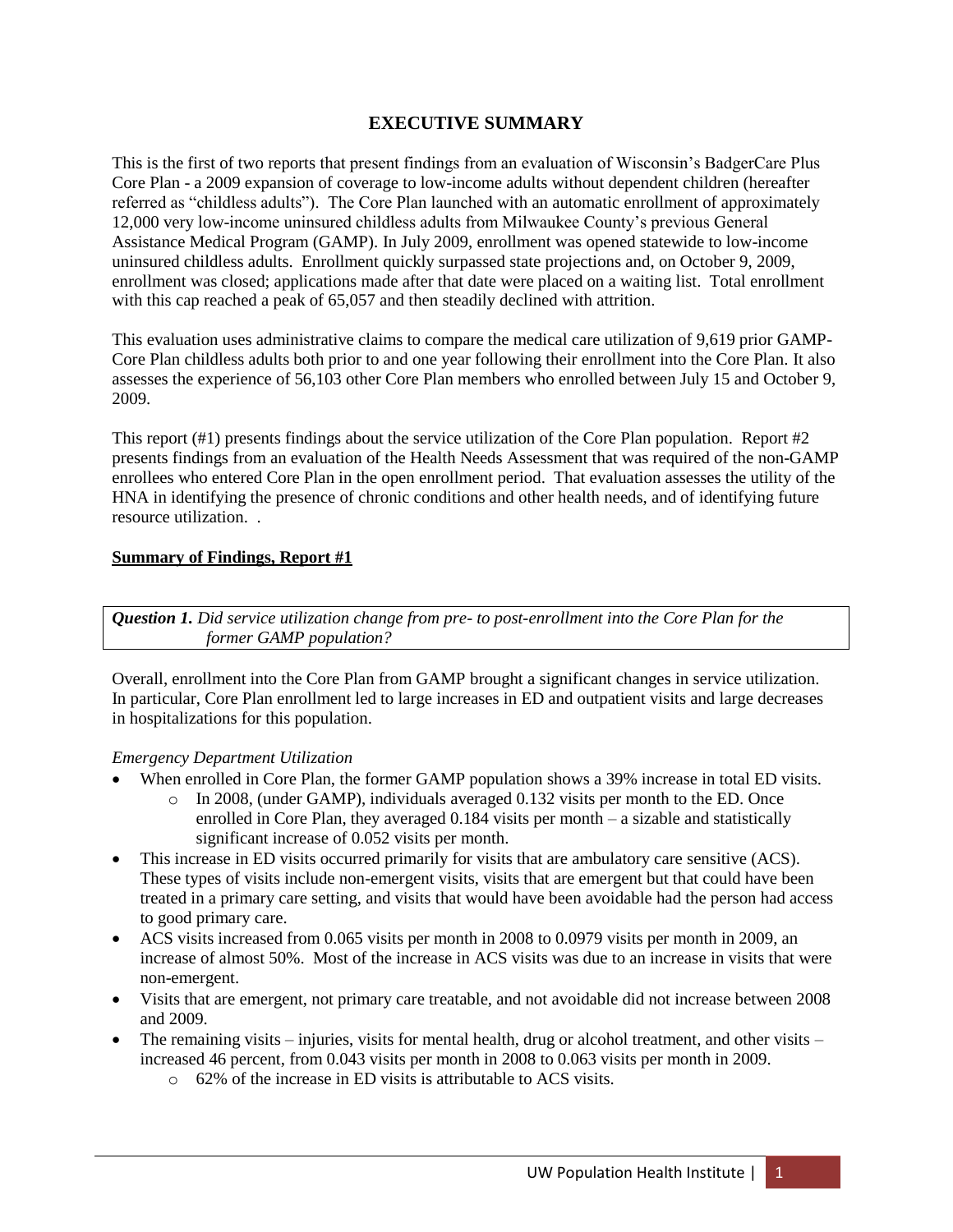- Of pre-Core ED visits, 17% resulted in in a hospital admission, while 9.5% of post-Core ED visits did so. This significant 45% decline is notable in that Wisconsin Medicaid payment policy considers an ED visit "appropriate" when it results in a hospital admission. The trend is consistent with the increase use of non-emergent ED services that are "ambulatory care sensitive."
- Increases in ED visits are evident for all subgroups examined, though the magnitude of these increases varies.
	- o ED visits increase for both men and women, but the increase was larger for women (68% versus 23%).
	- o ED visits also increase for all age groups. While in percentage-point terms these increases are roughly of equal magnitude across groups, in percentage terms ED visits increased the most for individuals aged 55 or older.
	- o ED visits among Blacks increased roughly 30% compared with a 50% increase among Whites, a 74% increase among Hispanics, and a 40% increase among those whose race/ethnicity is not reported.

### *Hospitalizations*

- Enrollment into Core Plan led to a 29% decline in the monthly hospitalization rate among former GAMP members.
	- $\circ$  In 2008, individuals averaged 0.046 hospitalizations per month and in 2009 they averaged 0.033 hospitalizations per month, a statistically significant decline of 0.013 visits per month.
- Declines are also evident in 10 out of the 11 PQIs, which are indicators that people are receiving adequate primary care to maintain heath. For example,
	- o The monthly admission rate for short-term complications related to diabetes declined 32% and that for long-term complications related to diabetes declined 58%.
	- o Admissions for hypertension declined 66%; admissions for dehydration declined 81%.
- Hospitalizations declined for all sub-groups examined but fell substantially more among men (40%) than among women (9.1%).
- Hospitalizations fell for all age groups, but declined slightly less for those aged 55 or older.
- Hospitalizations declined for Whites, Blacks, and those with race/ethnicity not reported, but increased slightly among Hispanics.

#### *Outpatient Visits*

- Enrollment into the Core Plan led to a statistically significant increase in total outpatient visits per month of 65 percent, from 0.654 to 1.082 visits per month
	- $\circ$  The majority (61% or 0.262 / 0.427) of the increase in visits was due to increases visits to specialists.
	- o Only a small amount of this increase (16%) was due to an increase in primary care visits.
	- $\circ$  Most of this increase was due to increases in the approximate care (52%) and episodic care (46%), while there was no increase in the use of preventive care.

### *Q1 General Conclusions: GAMP pre- and post- Core Plan Enrollment*

- Overall, expanding insurance coverage to childless adults reduces hospitalizations and improves health by increasing access to primary care.
- This increase in primary care, however, appears to have occurred too often in the ED rather than in a primary care setting.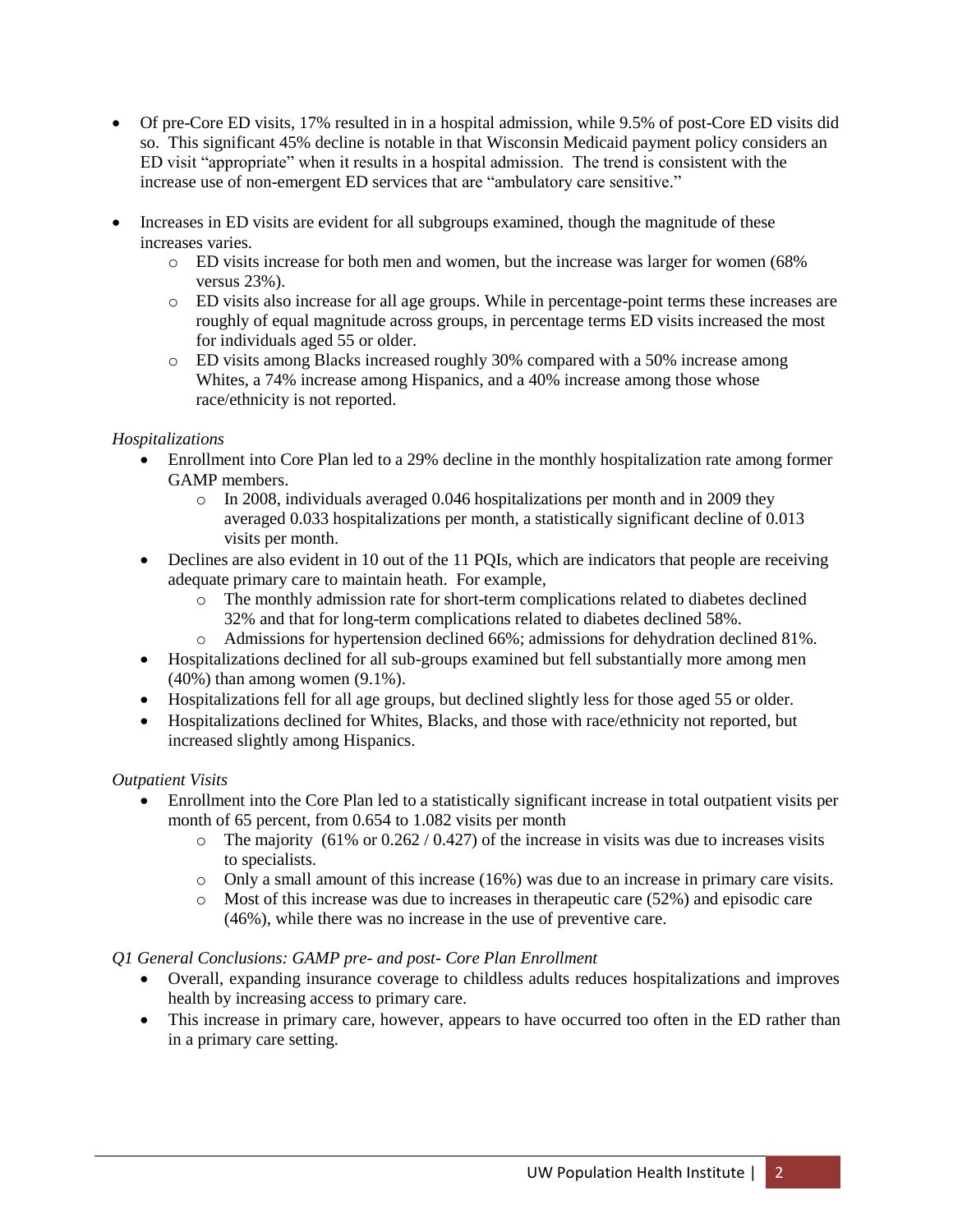*Question 2. How do the utilization patterns differ between former GAMP members relative to other CORE Plan members?*

- Former GAMP members incur much higher Core Plan use than do other Core members for hospital-related services and prescription utilization.
- Former GAMP enrollees generally have lower utilization of outpatient services than do the other Core Plan members.
- But, within outpatient services, former GAMP enrollees have higher visits for Episodic and Primary Provider and lower for Preventive and Specialty care than do other Core Plan members.
- These differences hold adjusting for any differences in age and gender compositions in the two groups.

*Question 3. What are the top ten diagnoses in Emergency Department settings among Core Plan enrollees?*

- The top ten reasons for Emergency Department visits account for only 21% of all ED visits among Core Plan enrollees. The presenting reasons correspond closely to the top ten reasons reported nationally, particularly by males, for visits to the emergency department.
- The percentage of hospital admissions from the emergency department declined dramatically.
- Among those members with any hospitalization, the entry via the emergency department declined by 52%.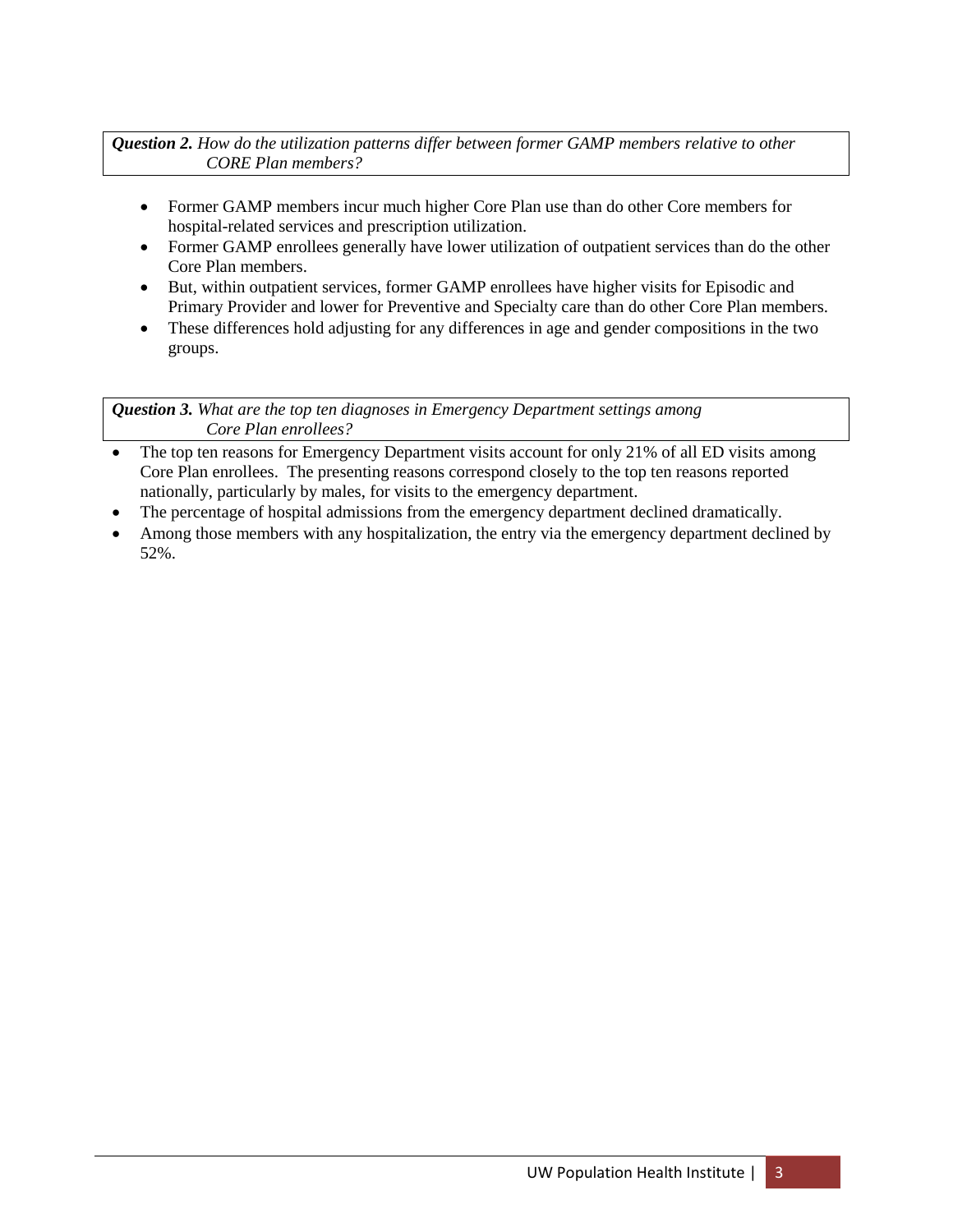## **List of Tables**

|                                                                                         | Page |
|-----------------------------------------------------------------------------------------|------|
| Table 1a: Demographic Characteristics of the Transitional (former GAMP) Core Population | 6    |
| Table 1b: Demographic Characteristics of the Non-GAMP Core Population BadgerCare        | 6    |
| Table 2: Former GAMP Change in ED Visits                                                | 12   |
| Table 3: Former GAMP, Change in ED Visits, by Subgroup                                  | 12   |
| Table 4: Hospital Admission via the Emergency Department                                | 13   |
| Table 5: Former GAMP, Hospitalizations                                                  | 13   |
| Table 6: Former GAMP, Hospitalizations, by Subgroup                                     | 14   |
| Table 7: Former GAMP, Change in Outpatient Visits                                       | 14   |
| Table 8: Incidence of Chronic Illness among Former GAMP and Other Core Enrollees        | 15   |
| Table 9: Service Utilization, GAMP Core vs. Non-GAMP Core                               | 16   |
| Table 10: All Core Plan Enrollees - Top Ten ED Visit Diagnoses                          | 17   |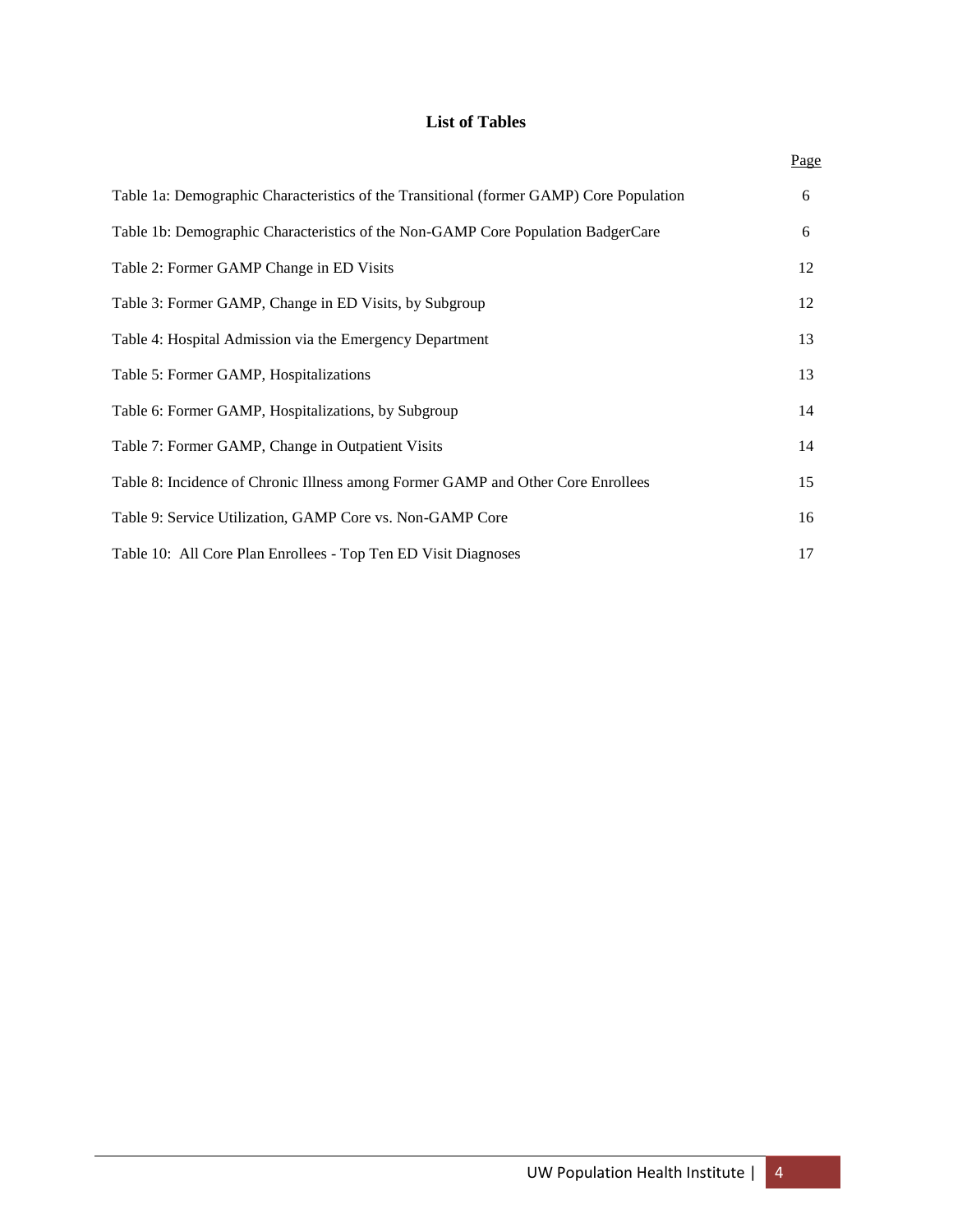## **I. Background**

 $\overline{a}$ 

The State of Wisconsin in 2009 launched the BadgerCare Plus Core Plan for adults without dependent children ("childless adults"). Eligible individuals have incomes up to 200% of the Federal Poverty Line (FPL) and do not have access to other forms of health insurance. The Core plan's program offers a pared down version of those benefits available through the state's existing Medicaid/CHIP program (BadgerCare Plus). Enrollment for Core Plan opened in July 2009 and was ultimately capped at approximately 65,000 enrollees. In January 2009, prior to opening enrollment to all eligible persons, the State automatically transitioned twelve thousand low income childless adults from Milwaukee County's General Assistance Medical Program (GAMP) to the Core Plan.

GAMP was established in 1997 in response to the closing of Milwaukee County's Doyne Hospital, which had provided health care to the indigent population of Milwaukee County. GAMP primarily served to reimburse hospitals and other providers for their expenses related to providing care to chronically uninsured indigent adults with a need for health services. GAMP also contracted with community-based clinics to provide primary and specialty care for enrollees. Individuals could only apply if they were presenting themselves for health care services at a participating provider clinic or emergency department (which included all hospitals in Milwaukee County).To qualify for GAMP, an applicant's income could not exceed 100% of the federal poverty level for most family sizes. Once approved, enrollment was for six months, after which a person would have to re-enroll.

All enrolled GAMP members as of December 26, 2008 were automatically transitioned to the BadgerCare Plus Core plan on January 1, 2009, at which point GAMP ceased to exist. General Core Plan enrollment opened on July 15, 2009.<sup>1</sup> Table 1a provides summary demographic characteristics of the former GAMP members who enrolled in the Core Plan and Table 1b provides the same information for other Core enrollees. In the GAMP sample, forty-two percent is female. The average age is 43.5 with 26.5% being less than age 35, 55% being between 35 and 55, and 18% being age 55 or older. As the race and ethnicity of a public health program member is not relevant to program eligibility, it is often not reported in the administrative file. Race / ethnicity is missing for 41% of the sample. 23% of the sample is reported as White, 36% as Black, and 7% as Hispanic. The main difference between the two samples: a smaller proportion of the GAMP sample is white and the GAMP sample is somewhat older than the Core Sample.

The Core Plan differs from GAMP in several important ways. The Core Plan provides health care coverage to adults with no dependent children who have incomes below 200% FPL. Once enrolled, members receive a managed care benefit package and face little cost sharing. With some exceptions, coverage is not available to persons who already have any form of private health insurance, quit their job, or voluntarily dropped any health insurance in the last 12 months.

GAMP was a general relief program, rather than an insurance program. As such it differed from insurance coverage in two key features. First, application for the program occurred only upon presentation as an uninsured patient at a participating provider site, while the Core Plan, like other public insurance programs allowed participants to enroll in advance of needing treatment. Interviews with program administrators indicate that GAMP consisted of two general types of enrollees. The first type came in through the emergency department and often transitioned out of coverage at the time of re-enrollment.

<sup>&</sup>lt;sup>1</sup>Application levels for the Core Plan immediately exceeded projections and program budget. Total program enrollment reached a high of 65,057. As a result of this unanticipated demand for the program, an enrollment cap was imposed on October 9, 2009. Applications received after that date were placed on a waiting list and (with a few exceptions for cancer and heart disease patients) none of the waiting list applicants have been enrolled into coverage.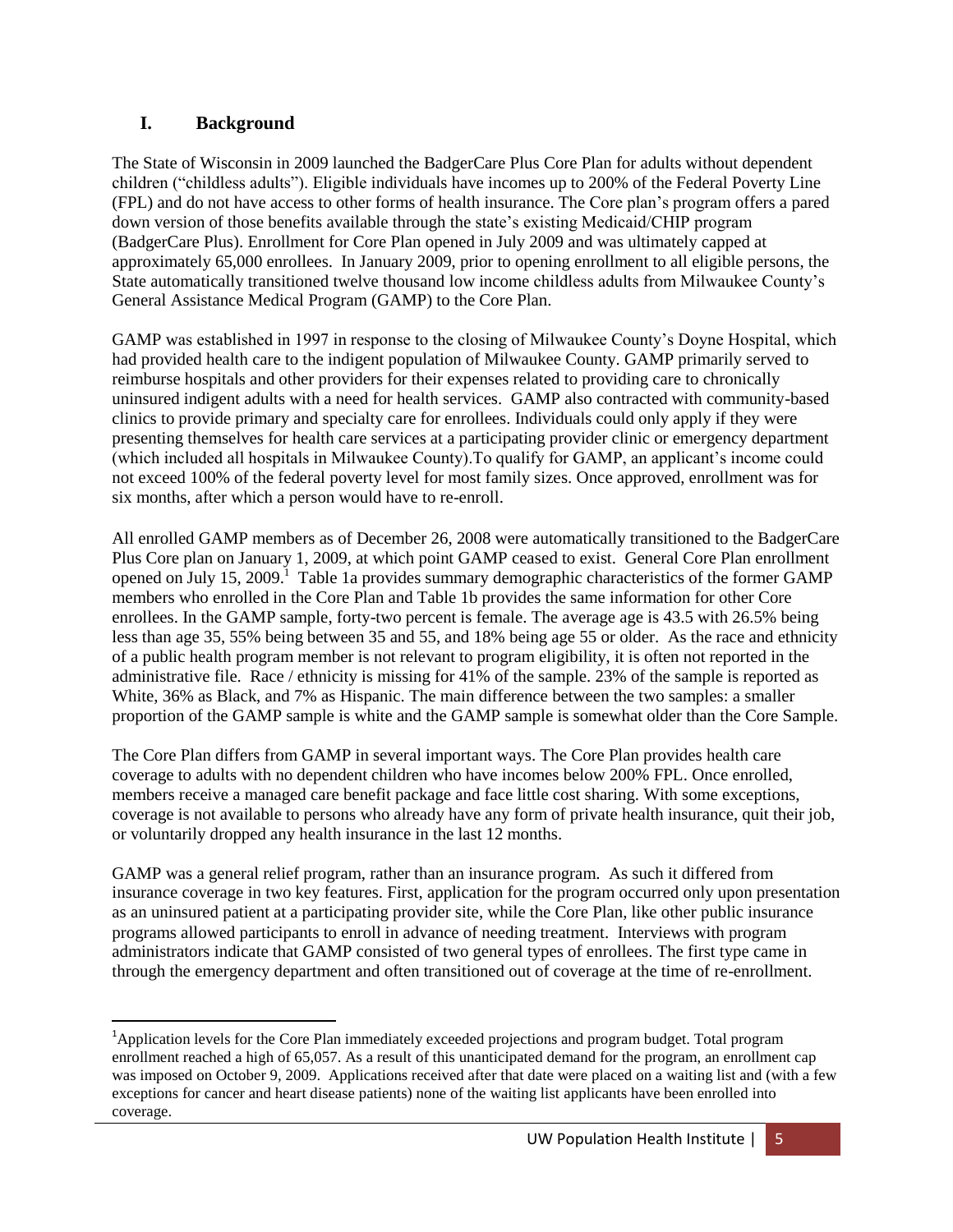The second type was more stable and used the program for obtaining needed prescriptions and management of chronic illness, generally requiring at least monthly contact with the health system.

| Table 1a: Demographic Characteristics of the Transitional (former GAMP) Core Population |        |        |        |  |  |
|-----------------------------------------------------------------------------------------|--------|--------|--------|--|--|
|                                                                                         | All    | Men    | Women  |  |  |
| Number of Enrollees                                                                     | 9,619  | 5,581  | 4,038  |  |  |
|                                                                                         |        |        |        |  |  |
| Female                                                                                  | 41.98% |        |        |  |  |
|                                                                                         |        |        |        |  |  |
| Age (Mean/average)                                                                      | 43.50  | 42.11  | 45.42  |  |  |
| Age $<$ 35                                                                              | 26.50% | 29.48% | 22.39% |  |  |
| Age>=35 & Age < 55                                                                      | 55.17% | 56.30% | 53.62% |  |  |
| Age>=55                                                                                 | 18.33% | 14.23% | 24.00% |  |  |
|                                                                                         |        |        |        |  |  |
| White                                                                                   | 23.28% | 21.45% | 26.00% |  |  |
| <b>Black</b>                                                                            | 35.54% | 33.60% | 38.24% |  |  |
| Hispanic                                                                                | 6.74%  | 5.61%  | 8.30%  |  |  |
| Race / Ethnicity Missing                                                                | 41.48% | 45.15% | 36.40% |  |  |
| Source: BadgerCare Plus Core Plan Enrollment File                                       |        |        |        |  |  |

| Table 1b: Demographic Characteristics of the Non-GAMP Core Population BadgerCare |        |        |        |  |  |
|----------------------------------------------------------------------------------|--------|--------|--------|--|--|
|                                                                                  | All    | Men    | Women  |  |  |
| Number of Enrollees                                                              | 56,103 | 28,578 | 27,525 |  |  |
| Female                                                                           | 49.06% |        |        |  |  |
| Age (Mean/average)                                                               | 40.57  | 39.24  | 41.95  |  |  |
| Age $<$ 35                                                                       | 38.35% | 41.82% | 34.74% |  |  |
| Age>=35 & Age < 55                                                               | 41.42% | 41.89% | 40.93% |  |  |
| Age>=55                                                                          | 20.23% | 16.29% | 24.33% |  |  |
| White                                                                            | 77.30% | 74.06% | 80.66% |  |  |
| <b>Black</b>                                                                     | 14.51% | 17.43% | 11.47% |  |  |
| Hispanic                                                                         | 3.97%  | 4.23%  | 3.71%  |  |  |
| Race / Ethnicity Missing                                                         | 6.12%  | 6.57%  | 5.66%  |  |  |
| Source: BadgerCare Plus Core Plan Enrollment File                                |        |        |        |  |  |

Second, GAMP served as a mechanism for providers to receive partial payment for services that would have otherwise been uncompensated, with providers typically paying any enrollment fees for beneficiaries. One goal under GAMP was an equitable distribution of burden among providers under the limited amount of money available for the program. Because total inpatient outlays were capped, after the point that the cap was reached hospitals no longer received payments on claims (though claims were submitted regardless of payment status). This means that treatment decisions were made in many cases without expectation of compensation for the providers. From a provider perspective, the Core Plan is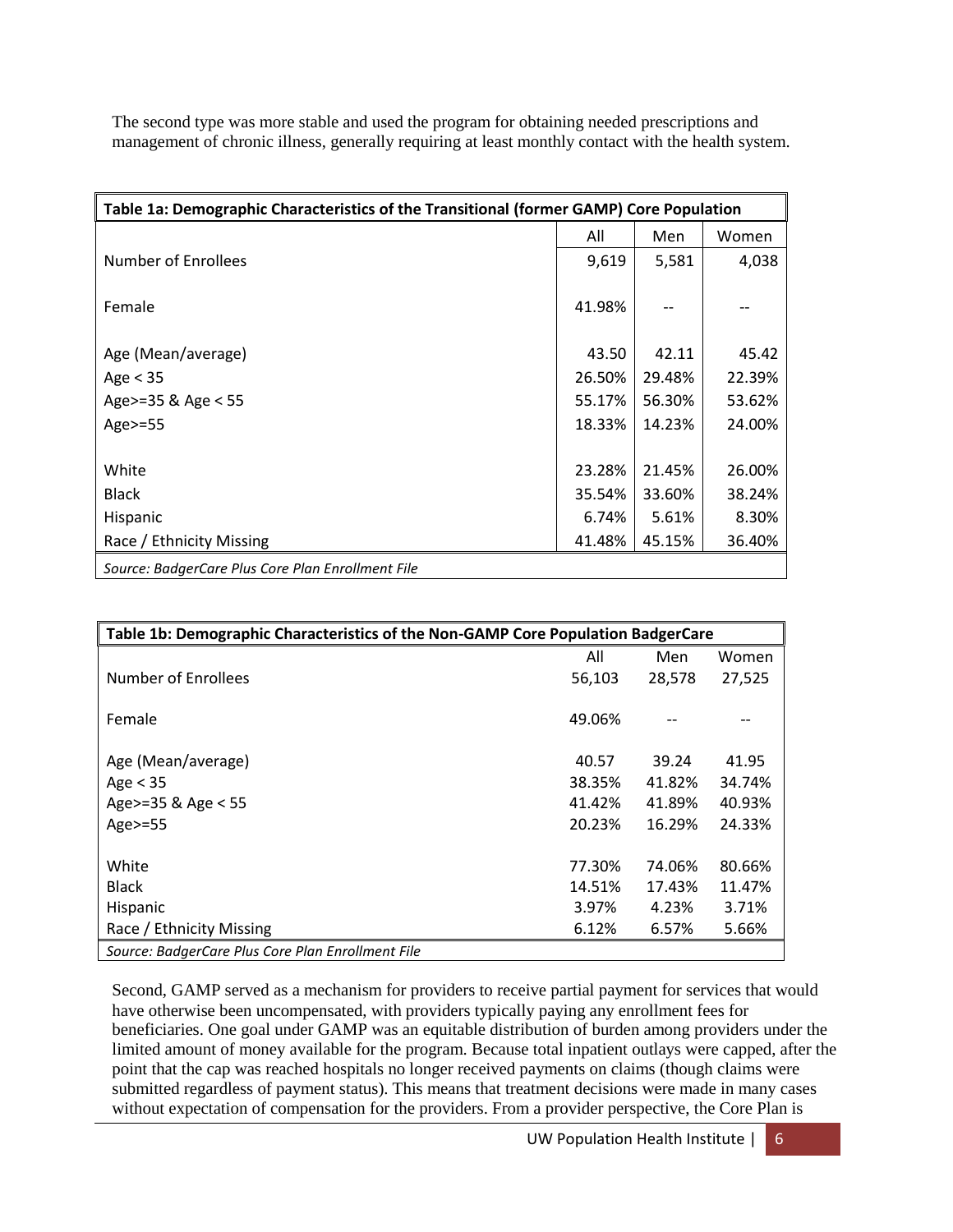superior because payments under Core are not capped or subject to priority setting. All emergency departments and hospitals in Milwaukee County were required or chose to accept GAMP as a payer. Federally-Qualified Health Centers acted as the principal primary care providers for GAMP. The network of primary care providers was small.

There are some key differences in terms of the services covered by GAMP and by the Core Plan, but as noted above, GAMP paid for services as a safety net program so the meaning of a covered service is less clear. Up until the exhaustion of the annual budget, GAMP paid for hospitalizations and physician visits. Emergency department visits were paid unless the visit was determined to be non-emergent. No payment was provided for services such as behavioral health, health education, physical or occupational therapy, or alcohol or substance treatment. Under the Core Plan, all of the services that GAMP paid for are covered, as well as the additional services mentioned above that GAMP did not pay for. The Core Plan requires nominal co-payments for hospital stays and for physician office visits. Co-payments for emergency department visits apply only for those with income greater than 100% FPL (which is uncommon among the former GAMP population) and in the more likely scenario of the visit not resulting in a hospital admission.

## **II. Evaluation Approach**

State administrative enrollment and claims data were used to assess the effectiveness of the Wisconsin CORE plan in 1) delivering appropriate care to its members, 2) achieving DHS' goals for members' efficiency of service utilization and 3) promoting members' progress toward improved health outcomes.

### *A. Research Questions*

The UW Population Health Institute, in collaboration with DHS, identified the following research questions regarding service utilization for analysis in CY2011. This analysis will be followed by a subsequent study of pent-up demand.

- 1. Did service utilization change from pre- to post-enrollment into the Core Plan for the former GAMP population?
	- a. *Was there a reduction in emergency department utilization and ACS emergency department utilization?*
	- b. *Was there a reduction in hospitalizations and ACS hospitalization?*
	- c. *Was there an increase utilization of primary or preventive care?*
- *2. How do the utilization patterns differ between former GAMP members vs. other CORE members?*
- 3. *What are the top ten diagnoses in Emergency Department settings among Core Plan enrollees?*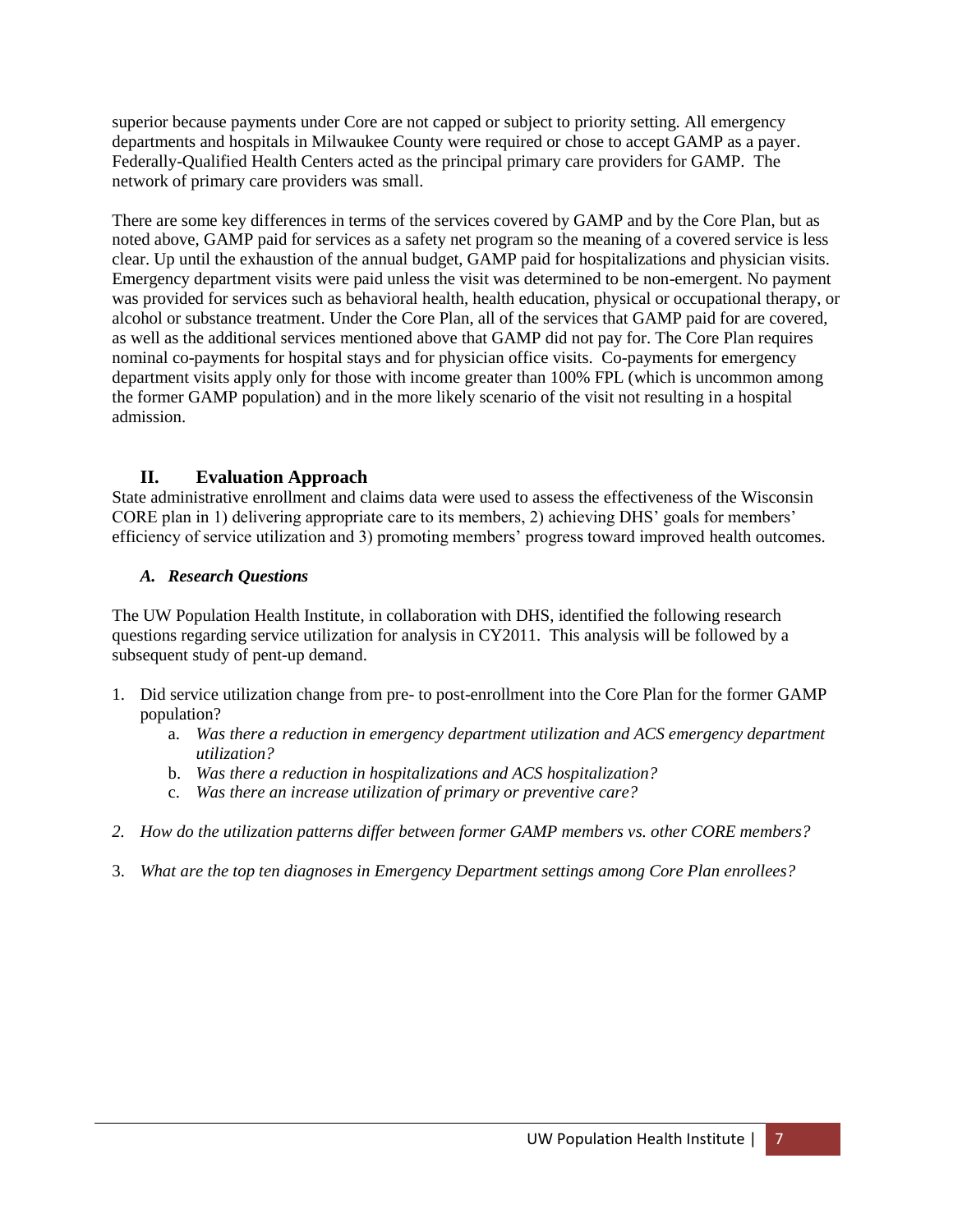### *B. Data and Outcome Measures*

l

The data for all analyses were drawn from the State's administrative claims database (called the InterChange system) and from the State's eligibility determination system (called the CARES database). The analyses consider two different samples of Core Plan enrollees. The first is the former-GAMP members who were automatically enrolled in the Core Plan in January 2009. The second is other voluntary enrollees to the Core Plan who enrolled between July 1 and October 9, 2009.

For the GAMP sample, claims data were merged from the GAMP program in 2008 with claims data from the Core Plan in 2009 and with demographic data from the Core Plan enrollment file. Claims were matched for the same set of individuals across years using social security numbers (SSN). For a subset of enrollees, SSN matches did not succeed: 3,333 individuals with GAMP claims in December 2008 (and who should have been automatically enrolled into the Core Plan), were not found in the Core Plan enrollment file.3,600 Core Plan enrollees with medical status codes indicating that they are members of the former GAMP population had no GAMP claims in 2008 (it is possible, though unlikely, for an individual in GAMP not to have any claims over the course of a year). The individuals in these two samples of 'unmatched' claims are believed by the study team to be largely the same. However, the study limited the sample to the 9,619 individuals who were able to match, leaving a balanced panel. Outcomes were compared for the matched and unmatched samples in both 2008 and 2009 and no differences, on average, were found.

For the Core sample, claims data were drawn from July 15, 2009 (the beginning of coverage under the Core Plan for non-GAMP enrollees) through September 2010. Claims data provided information on diagnoses and utilization by category, while the CARES data provided demographic and income information.<sup>2</sup>

The outcomes examined include three categories of utilization based on claims data: emergency department (ED) visits, inpatient hospitalizations, and outpatient visits. Separate examination was conducted of ambulatory care sensitive (ACS) ED visits, ACS hospitalizations, and outpatient visits by type of provider (primary care, specialist, or unknown) and by type of care received (preventive, episodic, or therapeutic such as physical therapy). For each person in each year, a "visits per month" measure of utilization was constructed as the total number of visits in that year divided by the number of months the person was enrolled in the program.

One limitation of the administrative data: the research team lack of access to a formal enrollment file for the GAMP program, having only claims for the year 2008. In order to account for exposure time, comparing utilization across the two programs, enrollment status in GAMP is imputed. Imputation is done by allowing the first month in 2008 in which a claim was filed for a beneficiary to begin an enrollment spell. By this account, many spells begin in January but many also begin in December, with spells distributed fairly evenly across other months. The average length of enrollment in GAMP by this measure is 7.43 months.

ED visits are measured as a day with an ED claim, identified using procedure billing codes. ACS ED visits are defined according to Billings et al., (2000) and using the corresponding algorithm, which is publically available from the authors. Using this method, an ED visit is classified on a probabilistic basis into one of five categories, with the first three considered ACS: (1) non-emergent, (2) emergent/primary care treatable, (3) emergent but preventable, and (4) emergent not preventable, (5) injuries, mental health,

<sup>&</sup>lt;sup>2</sup>This study's claims data files go through June 2011, but because of potential lags in the filing of claims by providers, a more restricted time frame is used for analysis.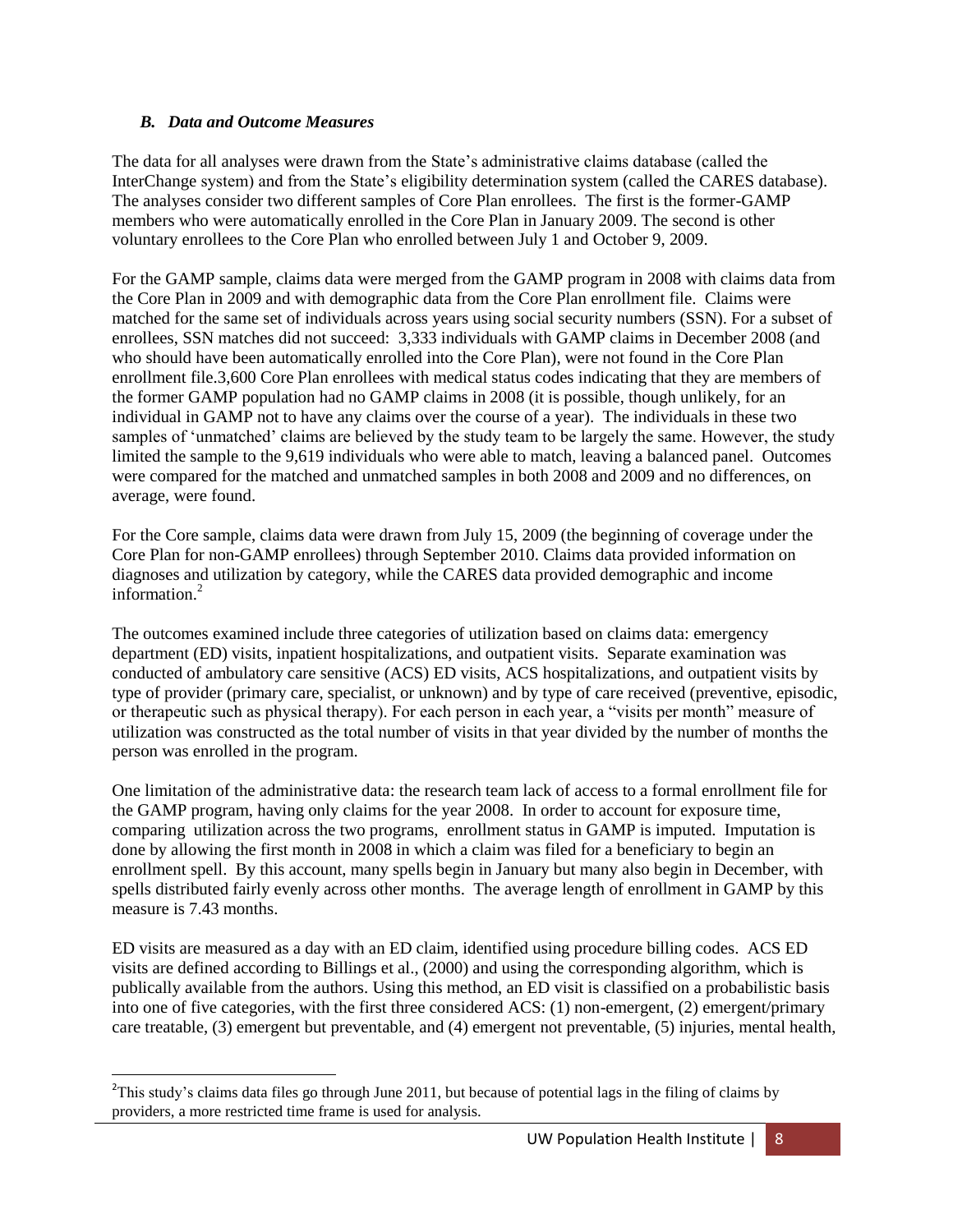drug or alcohol, other. The final category is separated because the visits that comprise it are likely unrelated to the availability of primary care.

Hospitalizations were measured here as the number of hospital stays, using bed day revenue codes to identify them in the claims. This analysis is careful to distinguish between new admissions and transfers between hospitals, as transfers should not be considered new hospitalizations. Since transfers cannot be observed directly, this study infers that any gap of less than two days between an admission and a discharge or last bed day is a transfer. ACS hospitalizations are measured using AHRQ (2010) Preventive Quality Indices (PQIs). PQIs indicate conditions for which good outpatient care can potentially prevent the need for hospitalization, or for which early intervention can prevent complications or more severe disease. The PQIs considered here are hospital admissions due to the following: (1) shortterm complications from diabetes, (2) perforated appendix, (3) long-term complications from diabetes, (4) chronic obstructive pulmonary disease (COPD), (5) hypertension, (6) congestive heart failure, (7) dehydration, (8) bacterial pneumonia, (9) urinary tract infection, (10) angina without procedure, (11) asthma.

Outpatient visits were measured here as the number of provider-day visits. Total outpatient visits are defined using a procedure code that is used only for outpatient visits (which includes skilled nursing visits). These visits are also broken down by type of provider: primary care, specialist, or unknown. Within these categories, visits are further categorized as preventive, episodic, mental/behavioral health (which includes alcohol and substance abuse treatment), or other therapeutic (PT/OT).

## *C. Methods*

*Question A1.Did service utilization change from pre- to post-enrollment into the Core Plan for the former GAMP population?*

The GAMP sample described above was analyzed – the 9,619 individuals with GAMP claims in 2008 who enrolled in Core in January 2009.

Individual-level fixed effects models used here estimate whether outcomes in 2009 (when individuals were enrolled in the Core Plan) differ from their levels in 2008 (when individuals were enrolled in GAMP). This a particularly strong design, as each individual serves as his/her own control.<sup>3</sup> As the administrative data lack any time-varying covariates, these models take a particularly simple form:

(1) 
$$
y_{i,t} = b_0 + b_1 Year_{i,t}^{2009} + f_i + e_{i,t}
$$

where

 $y_{i}$  is a measure of health care utilization for person *i* in year *t*,

Year  $\mathrm{r_{it}}^{2009}$  is an indicator variable for the observation being from 2009;

 $\phi_{i,t}$  is an individual level fixed effect; and

 $\varepsilon_{i,t}$  is an error term that is uncorrelated with the other covariates.

The coefficient,  $\beta_1$ , indicates the average change in health care utilization between 2008 and 2009, measured in the units of utilization, for example, visits per month. For ease of interpretation, these changes were converted into percentage changes,  $pc_y = \beta_1 / y_{2008}$ , where  $y_{2008}$  is the average utilization rate

l <sup>3</sup>This approach is similar to that in previous analyses of the impact of Medicaid HMOs (Pollack et al. 2007; Aizer et al. 2005).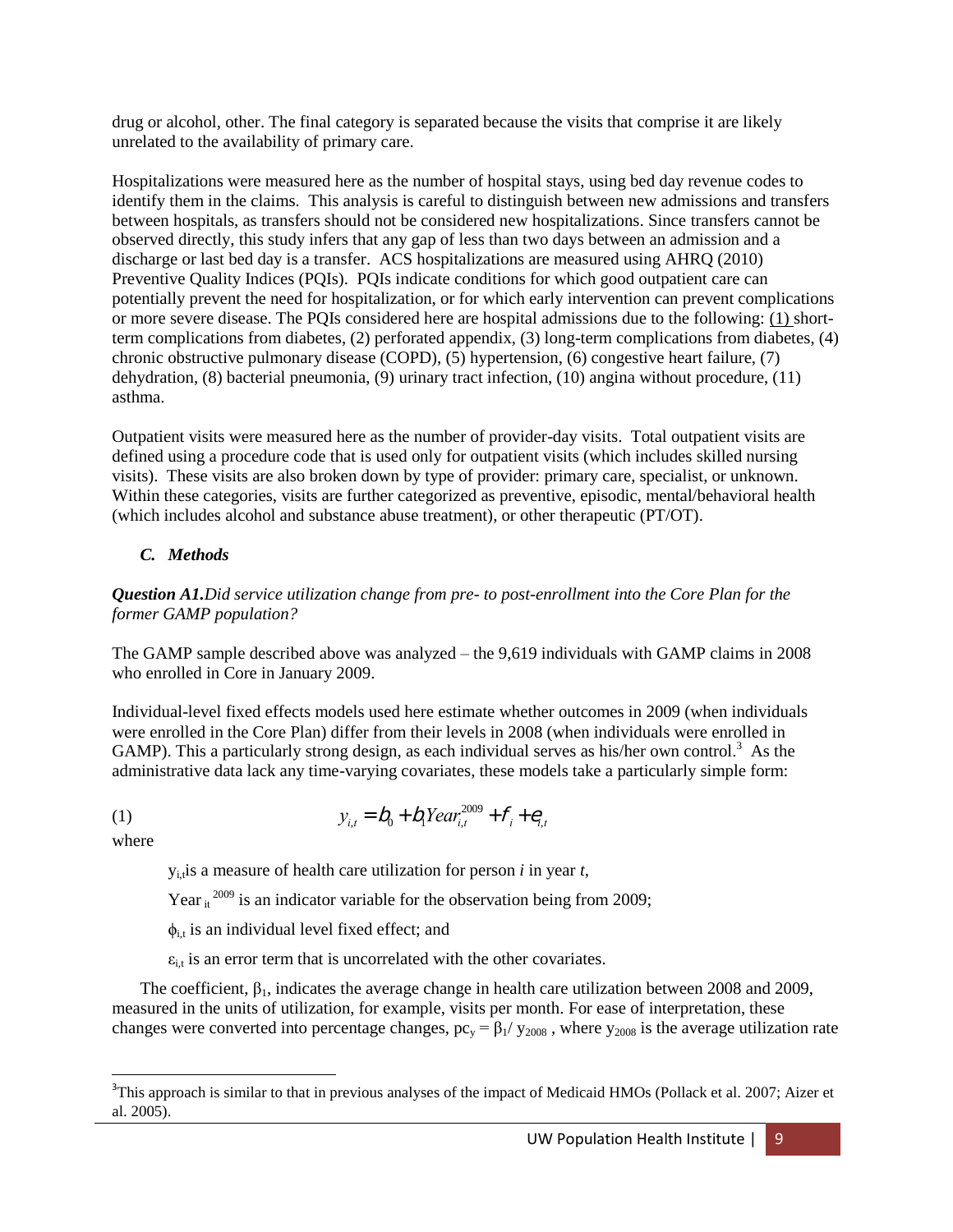in 2008 for the sample. This analysis was also conducted for sub-groups of the GAMP sample defined by age, sex, and race/ethnicity.

The outcomes examined are described in detail in the previous section and include three categories of utilization based on claims data: emergency department (ED) visits, inpatient hospitalizations, and outpatient visits. Also separately examined: ambulatory care sensitive (ACS) ED visits, ACS hospitalizations, and outpatient visits by type of provider (primary care, specialist, or unknown) and by type of care received (preventive, episodic, or therapeutic such as physical therapy). For each person in each year, "visits per month" measure of utilization was constructed as the total number of visits in that year divided by the number of months the person was enrolled in the program.

### *Question A2. How do the utilization patterns differ between former GAMP members vs. other CORE members?*

Claims data are used to report the percentage of chronic conditions and utilization differences between those Core Plan members that came from GAMP and the other enrollees. The former GAMP members are defined here as those for whom enrollment began January 1, 2009.

## *Question A3. What are the top ten diagnoses in ED settings among Core Plan enrollees?*

This study reports the top ten presenting reasons, as coded in claims, for emergency department visits by all Core Plan enrollees (former GAMP and other) in the study period. Results are presented in comparison to reason reported by the National Ambulatory Medical Care Survey, in order to assess whether the Core Plan population differs substantially in its Emergency Department presenting complaints from the U.S. population overall.

Data describing overall utilization mean and comparison by subgroups is also provided. This allows a picture of the variation in intensity of service use among various subgroups in the Core Plan, apart from the study of GAMP and other enrollees.

## III. **Results**

*Question A1. Did service utilization change from pre- to post-enrollment into the Core Plan for the former GAMP population?*

### *Emergency Department Visits*

When enrolled in Core Plan, the former GAMP population shows an increase in total ED visits of 40 percent (Table 2). In 2008, (under GAMP), individuals averaged 0.132 visits per month to the ED. Once enrolled in Core Plan, they averaged 0.184 visits per month – a sizable and statistically significant increase of 0.052 visits per month.

This increase in ED visits occurred primarily for visits that are ambulatory care sensitive (ACS). These types of visits include non-emergent visits, visits that are emergent but that could have been treated in a primary care setting, and visits that would have been avoidable had the person had access to good primary care. ACS visits increased from 0.065 visits per month in 2008 to 0.0979 visits per month in 2009, an increase of almost 50%. Most of the increase in ACS visits was due to an increase in visits that were nonemergent.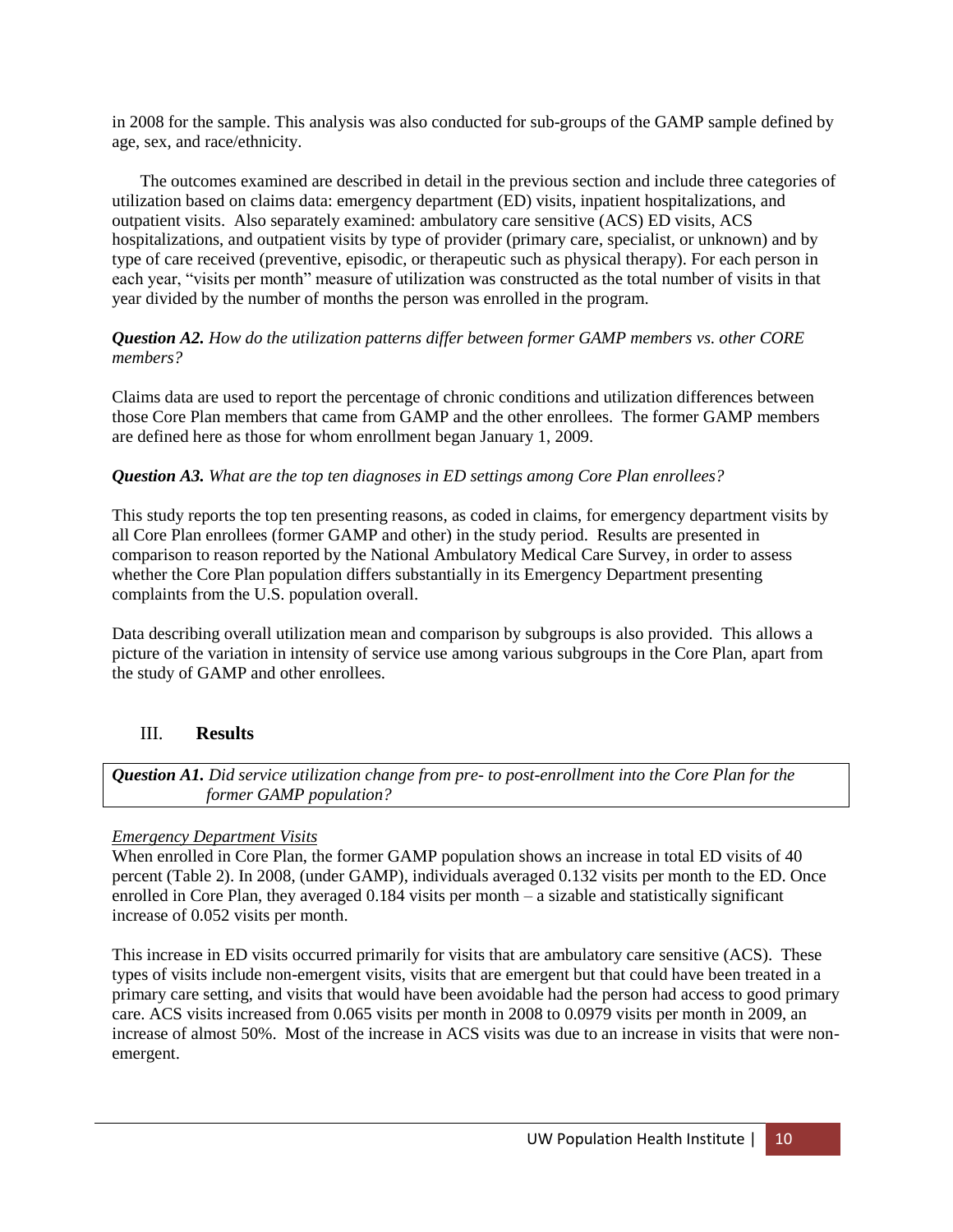Visits that are emergent, not primary care treatable, and not avoidable did not increase between 2008 and 2009. The remaining visits – injuries, visits for mental health, drug or alcohol treatment, and other visits – increased 46 percent, from 0.043 visits per month in 2008 to 0.063 visits per month in 2009.

The 0.052 visit per month increase in ED visits can be decomposed into the percentages due to increases in ACS visits, non ACS visits, and injuries / mental health, drug, and alcohol / other. This shows that 62% of the increase is attributable to ACS visits.

Increases in ED visits are evident for all subgroups examined, though the magnitude of these increases varies. ED visits increase for both men and women, but the increase was larger for women (68% versus 23%; see Table 3). ED visits also increase for all age groups. While in percentage-point terms these increases are roughly of equal magnitude across groups, in percentage terms ED visits increased the most for individuals aged 55 or older. ED visits among Blacks increased roughly 30% compared with a 50% increase among Whites, a 74% increase among Hispanics, and a 40% increase among those whose race/ethnicity is not reported.

Consistent with the fact that the increase in ED visits was for non-emergent reasons, the percentage of hospital admissions from the emergency department increased by only 10% (compared with the 40% increase in ED visits). Table 4 shows this slight increase in hospitalizations via the Emergency Department for former GAMP enrollees. Looked at another way, we find that 44% of hospitalizations were via ED in pre-Core period, compared to 61% in the post-Core period. This is a significant 38% increase, resulting from the large increase in emergency department visits concurrent with the small decline in the overall rate of hospitalizations.

Conversely, 17% of pre-Core ED visits resulted in in a hospital admission, while 9.5% of post-Core ED visits did so. (Table 4a) This significant 45% decline is notable in that Wisconsin Medicaid payment policy considers an ED visit "appropriate" when it results in a hospital admission. The trend is consistent with the increase use of non-emergent ED services that might otherwise be delivered in community settings.

| <b>Table 2: Former GAMP Change in ED Visits</b> |       |       |                   |                 |
|-------------------------------------------------|-------|-------|-------------------|-----------------|
|                                                 | 2008  | 2009  | <b>Difference</b> | % Difference    |
| Number of Enrollees                             | 9,619 | 9,619 |                   |                 |
| ED visits per month                             | 0.132 | 0.184 | 0.052             | $\ast$<br>39.5% |
| <b>Ambulatory Care Sensitive Visits</b>         | 0.065 | 0.097 | 0.032             | $\ast$<br>49.0% |
| Non-emergent                                    | 0.022 | 0.042 | 0.020             | $\ast$<br>92.1% |
| <b>Primary Care Treatable</b>                   | 0.032 | 0.041 | 0.010             | $\ast$<br>30.2% |
| Avoidable                                       | 0.012 | 0.014 | 0.002             | $\ast$<br>20.2% |
| Emergent, Not PC Treatable, Not Avoidable       | 0.023 | 0.024 | 0.000             | 1.1%            |
| Injury, Mental Health, Drug, Alcohol, Other     | 0.043 | 0.063 | 0.020             | ∗<br>45.9%      |
| Decomposing the increase in ED Visits           |       |       |                   |                 |
| <b>Ambulatory Care Sensitive Visits</b>         | 61.5% |       |                   |                 |
| Emergent, Not PC Treatable, Not Avoidable       | 0.5%  |       |                   |                 |
| Injury, Mental Health, Drug, Alcohol, Other     | 38.0% |       |                   |                 |
| Note: $*$ indicates p-value $< 0.01$            |       |       |                   |                 |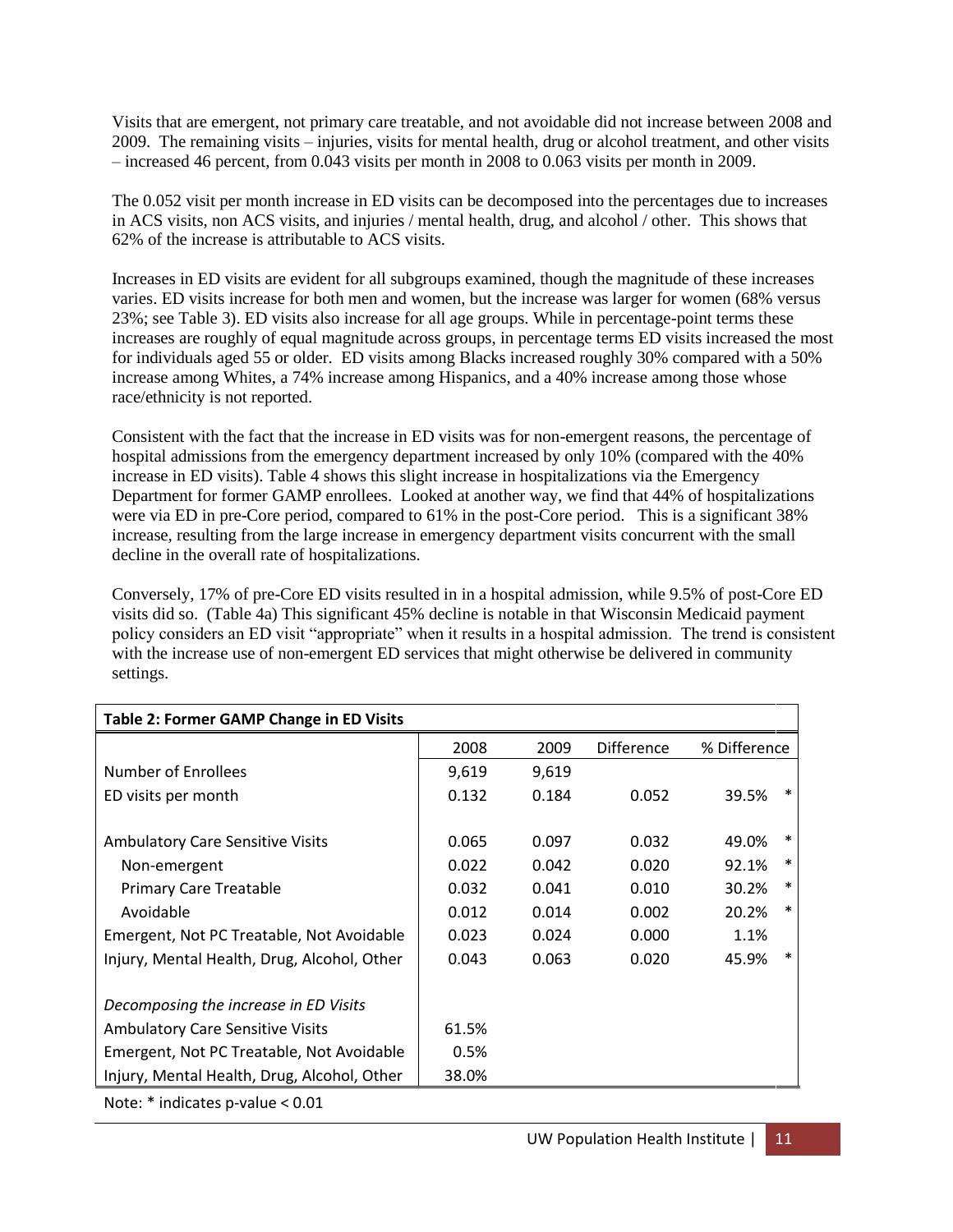| Table 3: Former GAMP, Change in ED Visits, by Subgroup |       |       |                   |                 |  |  |  |
|--------------------------------------------------------|-------|-------|-------------------|-----------------|--|--|--|
|                                                        | 2008  | 2009  | <b>Difference</b> | % Difference    |  |  |  |
| Number of Enrollees                                    | 9,619 | 9,619 |                   |                 |  |  |  |
| Female                                                 | 0.110 | 0.186 | 0.075             | ∗<br>68.2%      |  |  |  |
| Male                                                   | 0.149 | 0.183 | 0.034             | ∗<br>23.1%      |  |  |  |
| Age $<$ 35                                             | 0.168 | 0.210 | 0.042             | 24.8%<br>*      |  |  |  |
| Age>=35 & Age < 55                                     | 0.136 | 0.196 | 0.059             | *<br>43.5%      |  |  |  |
| Age $>=$ 55                                            | 0.070 | 0.112 | 0.042             | *<br>60.2%      |  |  |  |
| White                                                  | 0.135 | 0.203 | 0.068             | *<br>50.1%      |  |  |  |
| <b>Black</b>                                           | 0.139 | 0.181 | 0.041             | *<br>29.7%      |  |  |  |
| Hispanic                                               | 0.087 | 0.151 | 0.064             | *<br>73.6%      |  |  |  |
| Race / Ethnicity Missing                               | 0.126 | 0.177 | 0.051             | $\ast$<br>40.2% |  |  |  |

\*indicates p-value < 0.05

| Table 4: Hospital Admission via the Emergency Department |       |           |                   |                   |  |  |
|----------------------------------------------------------|-------|-----------|-------------------|-------------------|--|--|
|                                                          | 2008  | 2009 only | <b>Difference</b> | ℅                 |  |  |
|                                                          |       |           |                   | <b>Difference</b> |  |  |
| Number of Enrollees                                      | 9,619 | 9,619     |                   |                   |  |  |
| Hospitalizations within 1 day of ED visit                | 0.083 | 0.091     | 0.008             | $+10%$            |  |  |
| (Monthly adjusted),                                      |       |           |                   |                   |  |  |
| zero if no hospitalizations                              |       |           |                   |                   |  |  |

| Table 4a: Hospitalization Conditional on ED Visit and   |               | Post-Core | $\%$              |
|---------------------------------------------------------|---------------|-----------|-------------------|
| <b>ED Visits Conditional on Hospitalization</b>         | Pre-Core Plan | Plan      | <b>Difference</b> |
| Percent of Hospitalizations Admitted from the ED        |               |           |                   |
|                                                         | 44%           | 61%       | $+38\%$           |
| Percent of ED Visits Resulting in a Hospital Admittance |               |           |                   |
|                                                         | 17%           | 9.5%      | $-45\%$           |

\*indicates p-value < 0.05

### *Hospitalizations*

Enrollment into Core Plan led to a 29% decline in the monthly hospitalization rate among former GAMP members (Table 5). In 2008, individuals averaged 0.046 hospitalizations per month and in 2009 they averaged 0.033 hospitalizations per month, a statistically significant decline of 0.013 visits per month.

Declines are also evident in 10 out of the 11 PQIs, which are indicators that people are receiving adequate primary care to maintain heath. For example, the monthly admission rate for short-term complications related to diabetes declined 32% and that for long-term complications related to diabetes declined 58%. Admissions for hypertension declined 66% and admissions for dehydration declined 81%.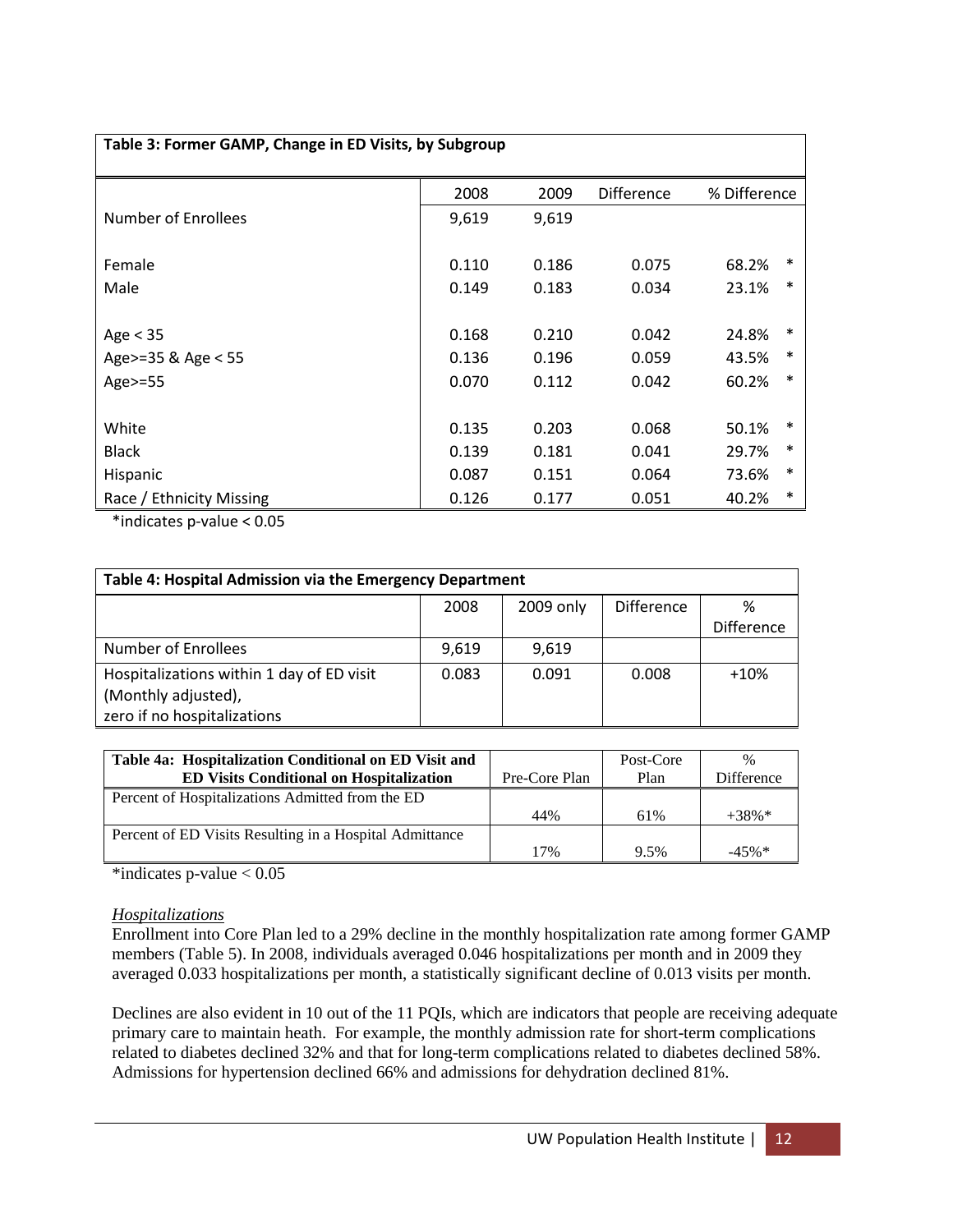Hospitalizations declined for all groups examined, but fell substantially more among men (40%), than among women (9.1%). (Table 6) They fell for all age groups, but declined slightly less for those aged 55 or older. Hospitalizations declined for Whites, Blacks, and those with race/ethnicity not reported, but increased slightly among Hispanics.

### *Outpatient Visits*

Enrollment into the Core Plan led to a statistically significant increase in total outpatient visits per month of 65 percent, from 0.654 to 1.082 visits per month (Table 7). Visits are disaggregated in two dimensions: by type of provider (primary care provider, specialist, and unknown/missing)<sup>4</sup> and by type of care (preventive care, episodic care, and therapeutic care).<sup>5</sup>

When sorted by type of provider, the majority (61% or 0.262 / 0.427) of the increase in visits was due to increased visits to specialists. Only a small amount of this increase (16%) was due to an increase in primary care visits. Sorting by type of care shows that the bulk of this increase was due to increases in therapeutic care (52%) and episodic care (46%), while there was no increase in the use of preventive care.

| <b>Table 5: Former GAMP, Hospitalizations</b> |         |         |                   |                    |
|-----------------------------------------------|---------|---------|-------------------|--------------------|
|                                               | 2008    | 2009    | <b>Difference</b> | % Difference       |
| Number of Enrollees                           | 9,619   | 9,619   |                   |                    |
| Inpatient Hospitalizations per Month          | 0.04600 | 0.03265 | $-0.01335$        | *<br>$-29.0%$      |
| <b>Prevention Quality Indices</b>             |         |         |                   |                    |
| PQI 1. Diabetes Short Term Complications      | 0.00122 | 0.00083 | $-0.00039$        | *<br>$-31.8%$      |
| PQI 2. Perforated Appendix                    | 0.00008 | 0.00011 | 0.00003           | 42.9%              |
| PQI 3. Diabetes Long Term Complications       | 0.00061 | 0.00026 | $-0.00035$        | $\ast$<br>$-58.0%$ |
| PQI 5. Chronic Obstructive Pulmonary          |         |         |                   |                    |
| <b>Disease</b>                                | 0.00036 | 0.00027 | $-0.00009$        | $-24.5%$           |
| PQI 7. Hypertension                           | 0.00076 | 0.00026 | $-0.00050$        | *<br>$-65.6%$      |
| PQI 8. Congestive Heart Failure               | 0.00096 | 0.00077 | $-0.00019$        | *<br>$-20.2%$      |
| PQI 10. Dehydration                           | 0.00023 | 0.00004 | $-0.00018$        | $\ast$<br>$-81.1%$ |
| PQI 11. Bacterial Pneumonia                   | 0.00079 | 0.00065 | $-0.00015$        | $-18.5%$           |
| PQI 12. Urinary Tract Infection               | 0.00031 | 0.00019 | $-0.00012$        | $-39.0%$           |
| PQI 13. Angina without Procedure              | 0.00009 | 0.00003 | $-0.00006$        | $-65.7%$           |
| PQI 15. Asthma                                | 0.00126 | 0.00115 | $-0.00011$        | $-8.6%$            |
|                                               |         |         |                   |                    |
| Any PQI                                       | 0.00667 | 0.00456 | $-0.00211$        | ∗<br>$-31.6%$      |

Note: \* indicates p-value < 0.05

 $\overline{a}$ 

<sup>&</sup>lt;sup>4</sup>The provider codes in claims data sometimes refer to the provider group, not the physician. In these cases it is not possible to differentiate between primary and specialty care providers.

<sup>&</sup>lt;sup>5</sup>Preventive care includes all well-visits, episodic care includes sick-visits, and therapeutic care includes physical and occupational therapy, behavioral health visits, ophthalmology, alcohol and drug abuse treatment, smoking cessation, and chiropractic visits.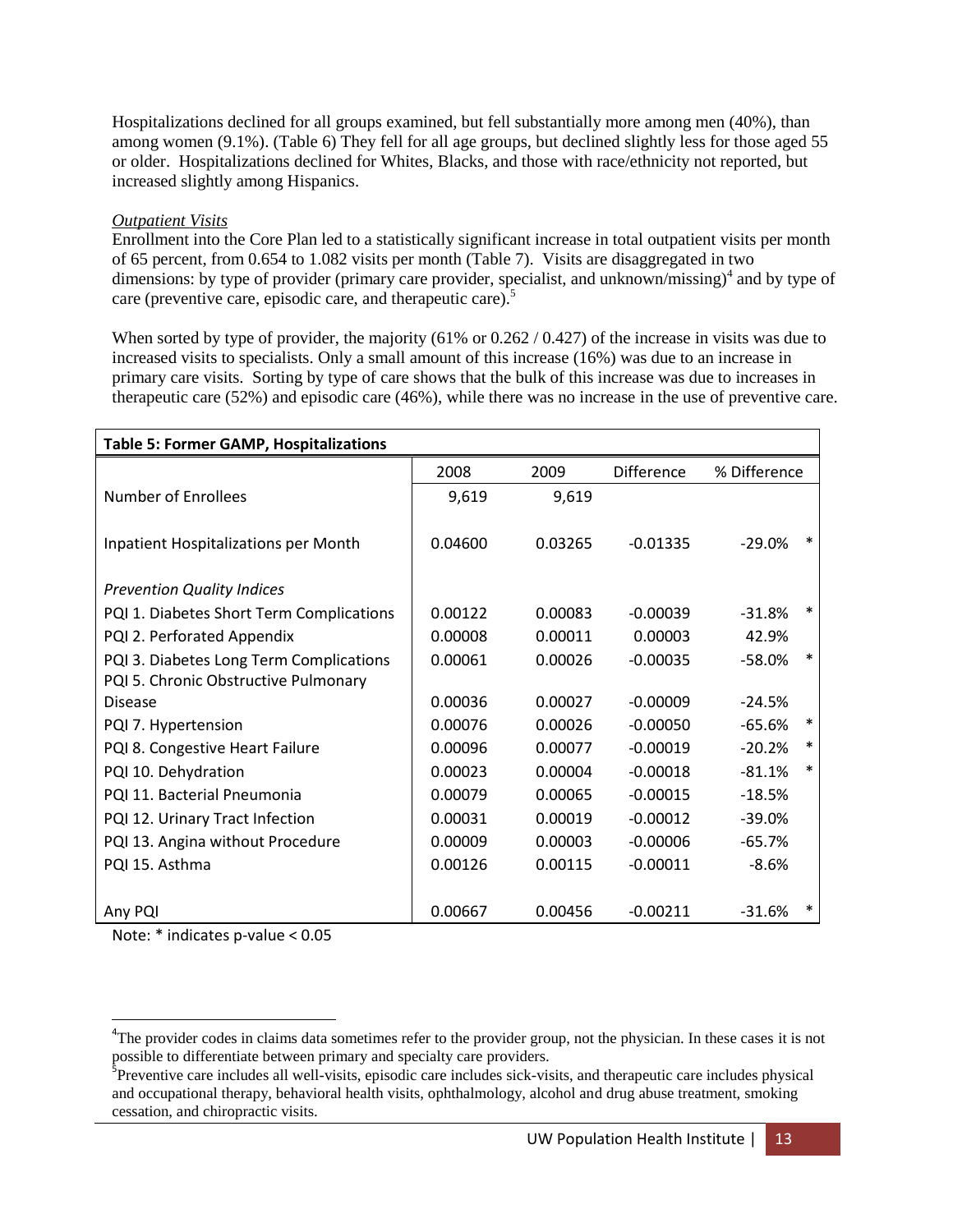| Table 6: Former GAMP, Hospitalizations, by Subgroup |       |       |                   |              |        |  |  |
|-----------------------------------------------------|-------|-------|-------------------|--------------|--------|--|--|
|                                                     | 2008  | 2009  | <b>Difference</b> | % Difference |        |  |  |
| Number of Enrollees                                 | 9,619 | 9,619 |                   |              |        |  |  |
|                                                     |       |       |                   |              |        |  |  |
| Female                                              | 0.038 | 0.034 | $-0.003$          | $-9.1\%$     | ∗      |  |  |
| Male                                                | 0.052 | 0.031 | $-0.021$          | -40.0%       | $\ast$ |  |  |
|                                                     |       |       |                   |              |        |  |  |
| Age $<$ 35                                          | 0.043 | 0.027 | $-0.016$          | $-38.0\%$    | ∗      |  |  |
| Age>=35 & Age < 55                                  | 0.050 | 0.035 | $-0.015$          | $-29.3%$     | $\ast$ |  |  |
| Age>=55                                             | 0.040 | 0.035 | $-0.006$          | $-14.3%$     | $\ast$ |  |  |
|                                                     |       |       |                   |              |        |  |  |
| White                                               | 0.050 | 0.035 | $-0.015$          | $-29.9\%$    | ∗      |  |  |
| <b>Black</b>                                        | 0.039 | 0.032 | $-0.007$          | $-18.1%$     | $\ast$ |  |  |
| Hispanic                                            | 0.028 | 0.031 | 0.003             | 9.4%         | $\ast$ |  |  |
| Race / Ethnicity Missing                            | 0.050 | 0.032 | $-0.018$          | -36.7%       | $\ast$ |  |  |

Note: \* indicates p-value < 0.05

| Table 7: Former GAMP, Change in Outpatient Visits |       |       |                   |              |  |  |  |
|---------------------------------------------------|-------|-------|-------------------|--------------|--|--|--|
|                                                   | 2008  | 2009  | <b>Difference</b> | % Difference |  |  |  |
| <b>Number of Enrollees</b>                        | 9,619 | 9,619 |                   |              |  |  |  |
| <b>Total Outpatient Visits per Month</b>          | 0.654 | 1.082 | 0.427             | 65%<br>∗     |  |  |  |
| Type of Provider                                  |       |       |                   |              |  |  |  |
| <b>Primary Care Provider</b>                      | 0.403 | 0.472 | 0.069             | ∗<br>17%     |  |  |  |
| Specialist                                        | 0.165 | 0.427 | 0.262             | *<br>159%    |  |  |  |
| Unknown / Missing                                 | 0.086 | 0.183 | 0.097             | *<br>113%    |  |  |  |
|                                                   |       |       |                   |              |  |  |  |
| Type of Care                                      |       |       |                   |              |  |  |  |
| Preventive                                        | 0.039 | 0.045 | 0.006             | 17%          |  |  |  |
| Episodic                                          | 0.550 | 0.748 | 0.199             | 36%<br>∗     |  |  |  |
| Therapeutic                                       | 0.065 | 0.288 | 0.222             | ∗<br>341%    |  |  |  |
|                                                   |       |       |                   |              |  |  |  |
| Decomposing the increase                          |       |       |                   |              |  |  |  |
| Primary Care Provider                             | 16%   |       |                   |              |  |  |  |
| Specialist                                        | 61%   |       |                   |              |  |  |  |
| Unknown / Missing                                 | 23%   |       |                   |              |  |  |  |
|                                                   |       |       |                   |              |  |  |  |
| Preventive                                        | 2%    |       |                   |              |  |  |  |
| Episodic                                          | 46%   |       |                   |              |  |  |  |
| Therapeutic                                       | 52%   |       |                   |              |  |  |  |
|                                                   |       |       |                   |              |  |  |  |

Note: Therapeutic includes PT/OT, behavioral health, ophthalmology, AODA, smoking cessation, and chiropractic visits.

\* indicates p-value < 0.05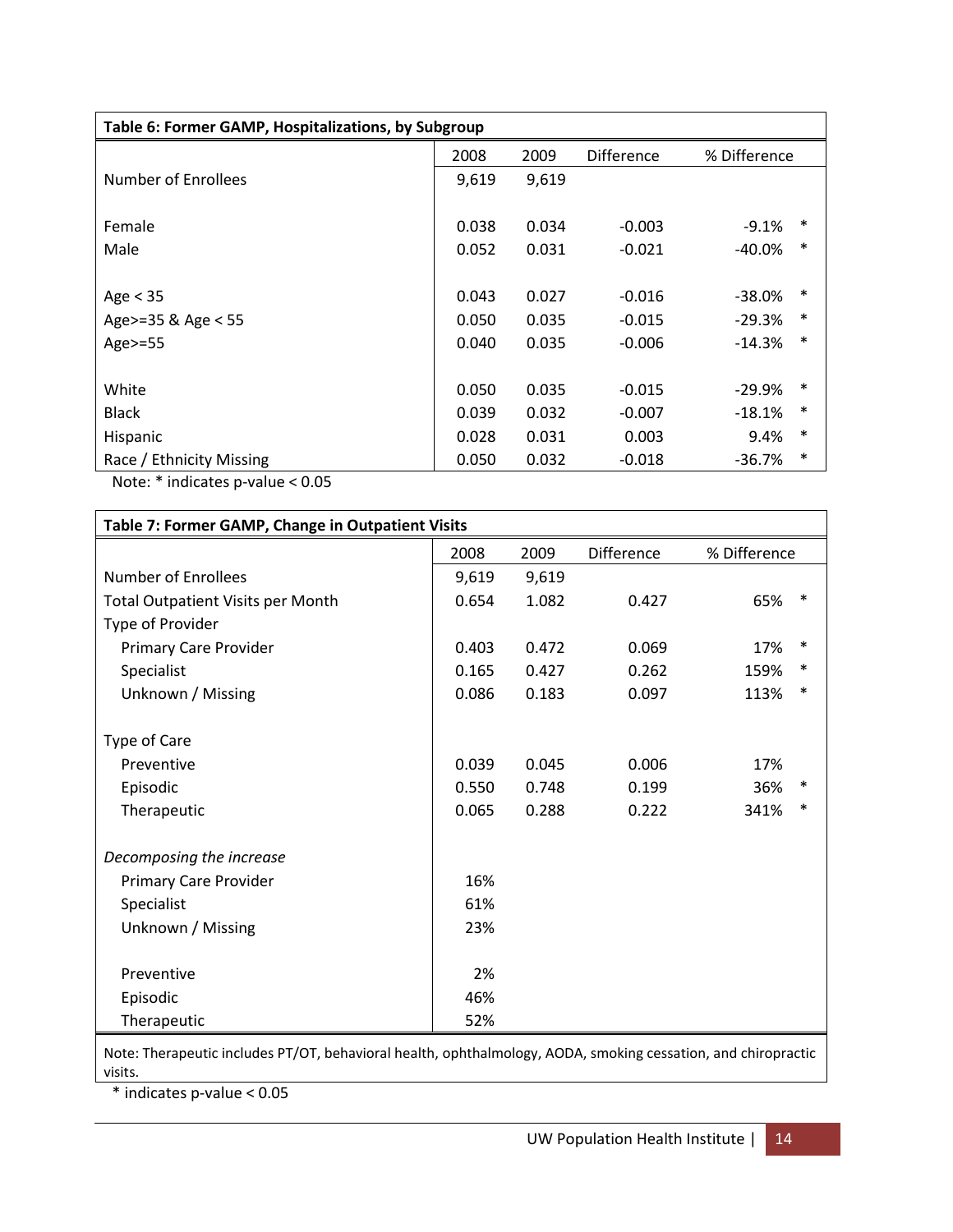## *Question A2. How do the utilization patterns differ between former GAMP members vs. other CORE members?*

Table 8 reports the percentage of chronic conditions, while Table 9 details utilization differences between those Core Plan members that came from GAMP and the other enrollees. The former GAMP members are defined here as those for whom enrollment began January 1, 2009.

- Former GAMP enrollees show higher rates of chronic illness, through diagnoses reported in claims, for every condition studied.
- Former GAMP members incur much higher Core Plan use than do other Core members for hospital-related services and prescription utilization.
- The GAMP group generally has lower utilization of outpatient services than does the other Core Plan members.
- In the Outpatient Visit category, GAMP has higher visits for Episodic and Primary Provider and lower for Preventive and Specialty.
- These trends hold regardless of age and sex.

| Table 8: Incidence of Chronic Illness among Former GAMP and Other Core Enrollees |                               |                      |  |  |  |
|----------------------------------------------------------------------------------|-------------------------------|----------------------|--|--|--|
|                                                                                  | <b>Transitional Enrollees</b> |                      |  |  |  |
|                                                                                  | (Former GAMP)                 | Other Core Enrollees |  |  |  |
| Conditions                                                                       | $N = 9,619$                   | $N = 56,103$         |  |  |  |
| Asthma                                                                           | 20.28%                        | 10.84%               |  |  |  |
| Cancer                                                                           | 5.44%                         | 4.69%                |  |  |  |
| <b>COPD</b>                                                                      | 18.87%                        | 9.09%                |  |  |  |
| Emphysema                                                                        | 2.92%                         | 1.05%                |  |  |  |
| Depression                                                                       | 26.91%                        | 21.65%               |  |  |  |
| <b>Diabetes</b>                                                                  | 27.42%                        | 17.21%               |  |  |  |
| <b>Heart Problems</b>                                                            | 27.89%                        | 13.69%               |  |  |  |
| High Blood Pressure                                                              | 49.78%                        | 29.72%               |  |  |  |
| <b>Stroke</b>                                                                    | 6.19%                         | 2.49%                |  |  |  |
| No HNA Conditions (Not                                                           |                               |                      |  |  |  |
| including Mental Health)                                                         | 26.11%                        | 42.03%               |  |  |  |

*Source: BadgerCare Plus Core Plan Enrollment and Claims Files*

*Question A3. What are the top ten diagnoses in Emergency Department settings among Core Plan enrollees?*

Table 10 lists the top ten reasons for emergency department visits of Core Plan enrollees. These top ten reasons account for only 21% of all ED visits among Core Plan enrollees, indicating that Core Plan enrollees utilize ED services for a wide range of concerns. The presenting reasons correspond closely to the top ten reasons reported nationally, particularly by males, for visits to the emergency department. Nationally reported top reasons for females vary because the national sample includes women with reproductive complications, a population not included in the Core Plan.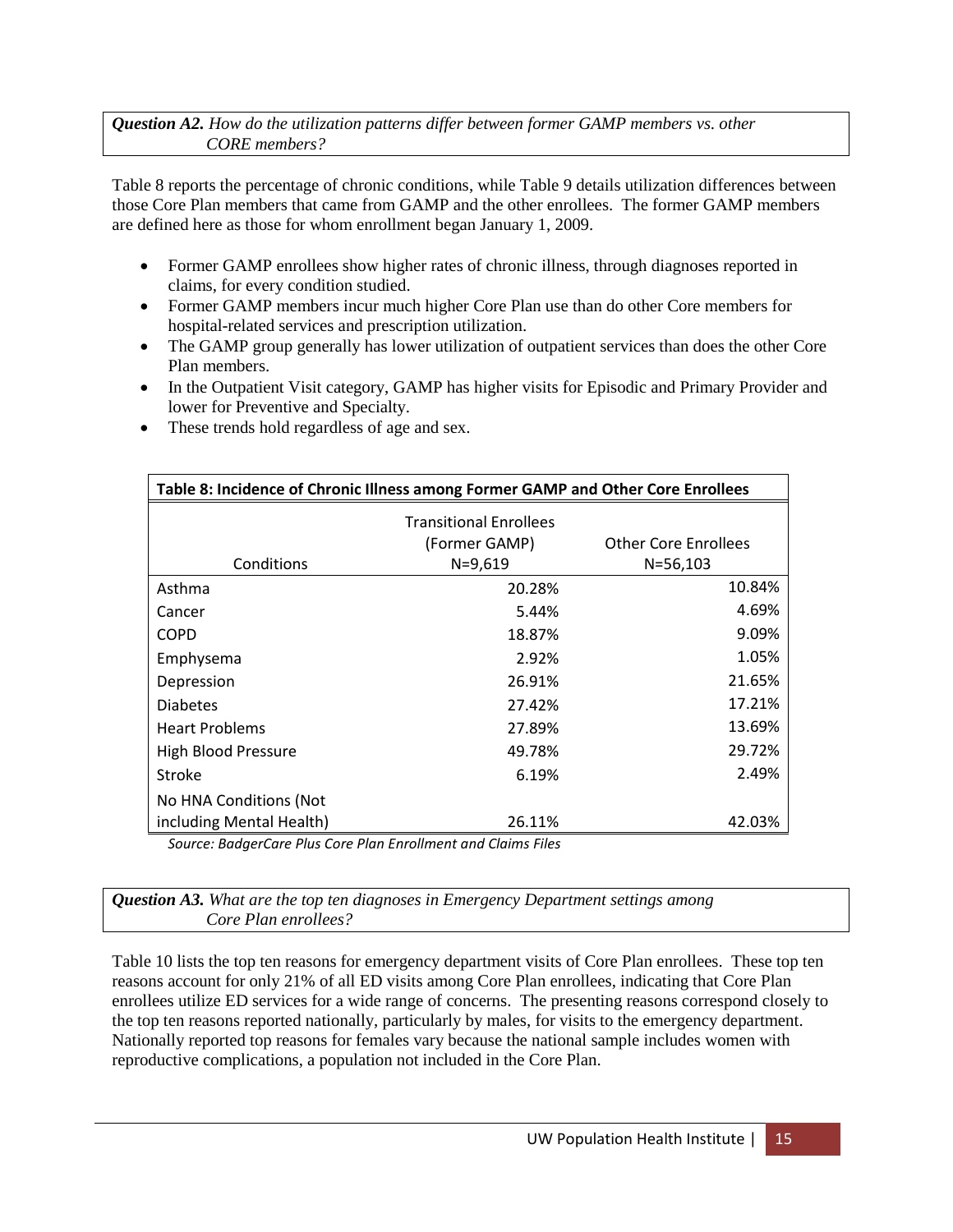| Table 9: Service Utilization, GAMP Core vs. Non-GAMP Core         |           |              |                   |                   |  |  |
|-------------------------------------------------------------------|-----------|--------------|-------------------|-------------------|--|--|
|                                                                   |           |              |                   | Adjusted          |  |  |
|                                                                   |           | Mean         |                   |                   |  |  |
|                                                                   | Enrolled  | Enrolled any |                   |                   |  |  |
|                                                                   | January 1 | other 2009   | <b>Difference</b> | <b>Difference</b> |  |  |
| Number                                                            | 12,941    | 56,103       |                   |                   |  |  |
| Any Utilization (medical, Rx, dental)                             | 0.9426    | 0.9175       | $.0251*$          |                   |  |  |
| ED visits in first year, monthly averaged                         | 0.1275    | 0.0769       | $0.0506*$         | $0.0510*$         |  |  |
| Hospitalizations (monthly averaged)                               | 0.0173    | 0.0122       | $0.0051*$         | $0.0042*$         |  |  |
| Readmissions (proportion of                                       |           |              |                   |                   |  |  |
| hospitalizations)                                                 | 0.2079    | 0.0860       | $0.1219*$         | $0.1181*$         |  |  |
| Readmissions (monthly averaged)                                   | 0.0106    | 0.0027       | $0.0079*$         | $0.0077*$         |  |  |
| Prescription Fills (monthly averaged,                             |           |              |                   |                   |  |  |
| allowed more than one per day)                                    | 1.5845    | 1.3777       | $0.2068*$         | $0.1707*$         |  |  |
| Total Outpatient (monthly averaged,                               |           |              |                   |                   |  |  |
| allowed more than one per day)                                    | 0.6998    | 0.8183       | $-0.1184*$        | $-0.1196*$        |  |  |
| Primary provider                                                  | 0.7759    | 0.4559       | $0.3199*$         | $0.3206*$         |  |  |
| Specialty provider                                                | 0.3631    | 0.4510       | $-0.0878*$        | $-0.0883*$        |  |  |
| Preventive                                                        | 0.0380    | 0.0615       | $-0.0235*$        | $-0.0214*$        |  |  |
| Episodic                                                          | 0.5011    | 0.4820       | $0.0191*$         | $0.0160*$         |  |  |
| <b>PTOT</b>                                                       | 0.0936    | 0.0915       | 0.0021            | $-0.0014$         |  |  |
| <b>Mental Health</b>                                              | 0.0467    | 0.0500       | $-0.0033$         | $-0.0024$         |  |  |
| * Estimates are statistically different from zero at the 5% level |           |              |                   |                   |  |  |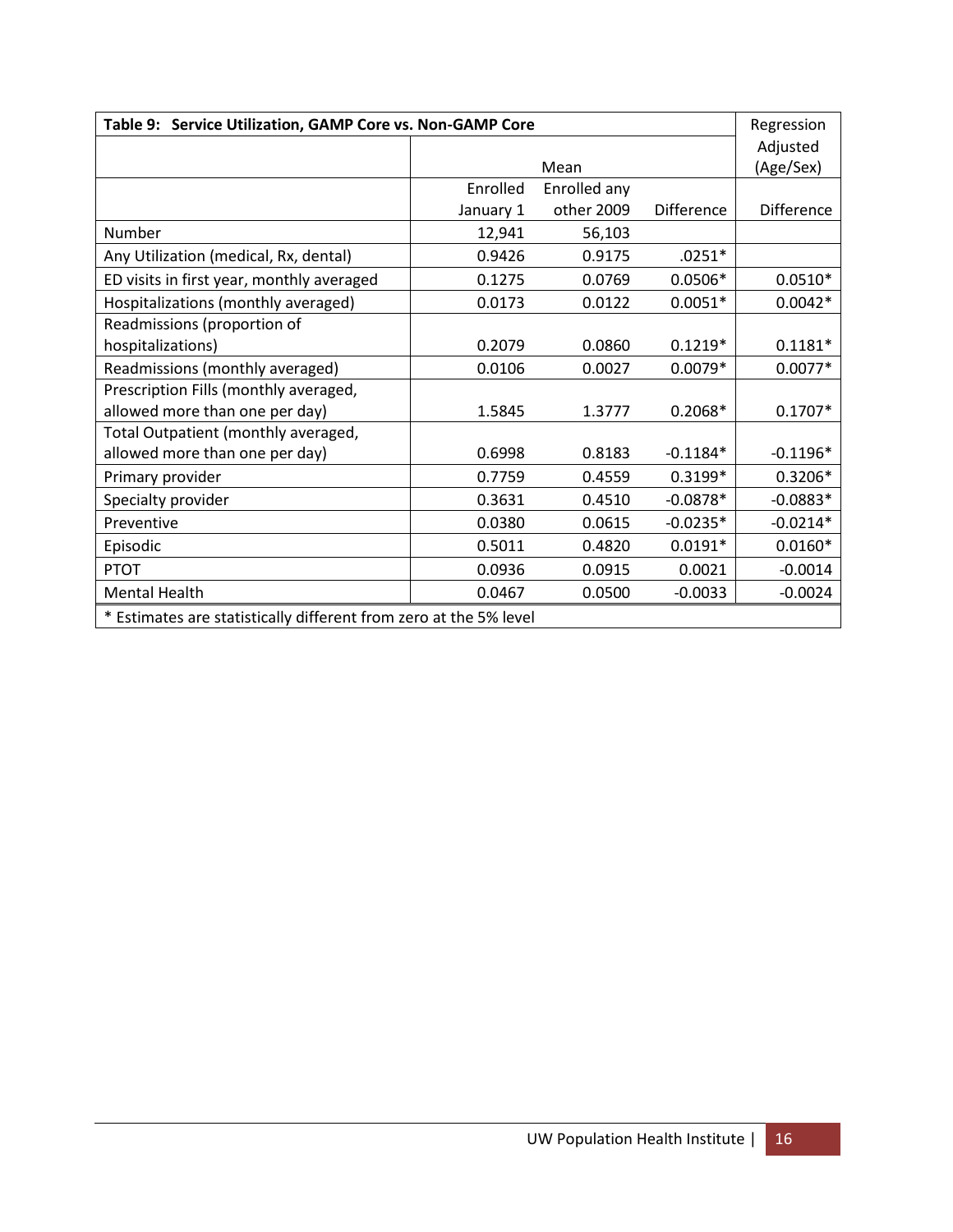| Core Plan Member ED Visit      | Frequency | Percent       | Top reported for Males         | Top Reported for Females       |
|--------------------------------|-----------|---------------|--------------------------------|--------------------------------|
| Reasons                        | of Visits | of all ED     | Nationally,                    | Nationally, Ages 15-64*        |
|                                |           | <b>Visits</b> | Males Ages 15-64*              |                                |
| <b>Unspecified Chest</b><br>1. | 2,647     | 3.21%         | 1. Chest pain and related      | 1. Stomach pain cramps and     |
| Pain                           |           |               | symptoms                       | spasms                         |
| 2.<br>Lumbago                  | 2,167     | 2.62%         | 2. Stomach pain, cramps,       | 2. Chest pain and related      |
|                                |           |               | and spasms                     | symptoms                       |
| 3.<br>Abdominal Pain,          | 2,039     | 2.47%         | 3. Back symptoms               | 3. Headache, pain in head      |
| Other unspecified              |           |               |                                |                                |
| site                           |           |               |                                |                                |
| Headache<br>4.                 | 2,028     | 2.46%         | 4. Pain, site not referable to | 4. Back symptoms               |
|                                |           |               | a specific body system         |                                |
| Nondependent<br>5.             | 1,762     | 2.13%         | 5. Headache pain in head       | 5. Problems of pregnancy       |
| Alcohol Abuse,                 |           |               |                                | and the post-partum period     |
| Unspecified                    |           |               |                                |                                |
| Drinking Behavior              |           |               |                                |                                |
| Unspecified<br>6.              | 1,631     | 1.98%         | 6. Lacerations and cuts-       | 6. Pain, site not referable to |
| Disorder of the                |           |               | upper extremity                | a specific body system         |
| Teeth and                      |           |               |                                |                                |
| Supporting                     |           |               |                                |                                |
| <b>Structures</b>              |           |               |                                |                                |
| 7.<br>Other Chest Pain         | 1,456     | 1.76%         | 7. Shortness of breath         | 7. Symptoms referable to       |
|                                |           |               |                                | throat                         |
| <b>Abdominal Pain</b><br>8.    | 1,401     | 1.70%         | 8. Symptoms referable to       | 8. Shortness of breath         |
| <b>Unspecified Site</b>        |           |               | throat                         |                                |
| 9.<br>Backache                 | 1,279     | 1.55%         | 9. Low back symptoms           | 9. Nausea                      |
| Unspecified                    |           |               |                                |                                |
| 10. Pain in Limb               | 1,194     | 1.45%         |                                | 10. Uterine and vaginal        |
|                                |           |               | 10. Leg symptoms               | bleeding                       |
| Total of Top 10 Reasons        | 17,604    | 21.32%        |                                |                                |

**Table 10: All Core Plan Enrollees (both former GAMP and other) Top Ten ED Visit Diagnoses (January 1009-September 2010)**

*Source: National ED Utilization data from Niska R, Bhuiya R, Xu J. National Hospital Ambulatory Medical Care Survey: 2007 Emergency Department Summary. CDC National Health Statistics Reports Number 26, August 6, 2010.*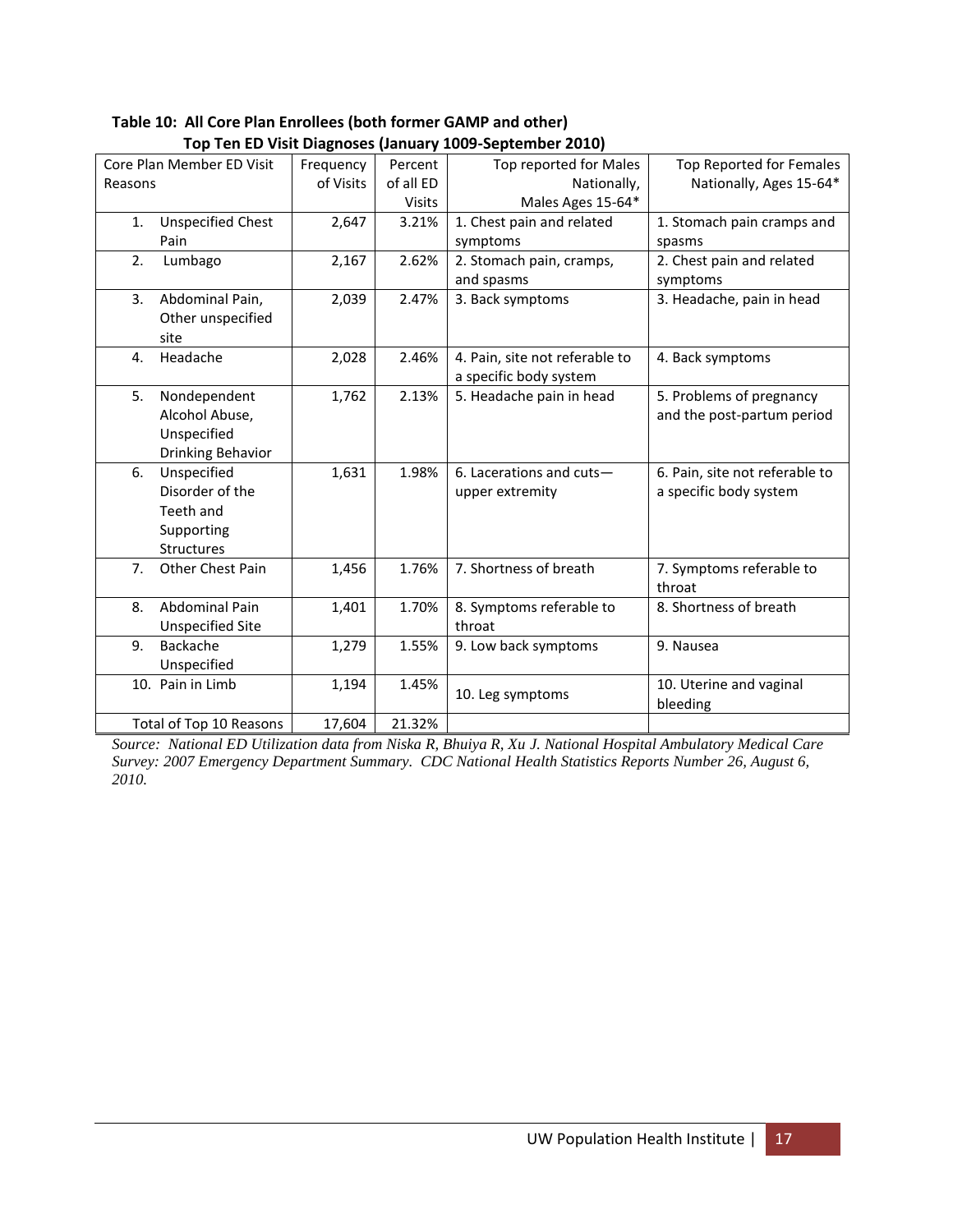## **IV. Discussion**

The BadgerCare Plus Core Plan has had a significant effect on the utilization of health care by the lowincome, uninsured, childless adult population of Wisconsin. First, this population substantially increased their use of the emergency department. Much of this increase was for ambulatory care sensitive reasons, non-emergent care and for care related to mental health, drug, and alcohol treatment. This finding is entirely consistent with previous studies such as Anderson et al. (2011), who found a decrease in ED visits of 40 percent when a young population ages out of their parent's insurance policies and becomes uninsured. The current study's result differs from that of Finkelstein et al. (2011) who found no statistically significant increase in ED use from being covered by public insurance.

Second, the Core Plan population had a sizeable reduction in their rate of hospitalizations. The fact that preventive quality indices also declined -- for example, admissions for hypertension -- suggests that the underlying health of this population improved, and that increased access to ambulatory care led to such improvement. This result is a striking difference from previous findings. Anderson et al. (2011) found that inpatient hospitalizations decreased by 60 percent when young adults age out of their parents' policies, Dafny and Gruber (2005) found that expansions in Medicaid coverage lead to an increase in hospitalizations among children, and Finkelstein et al. (2011), who reported that Medicaid coverage leads to an increase in hospitalizations. Only Kaestner et al. (2001) found a similar result, that Medicaid expansions lead to a relative decline in avoidable hospitalizations among children.

Third, this Core Plan study finds a large increase in the number of outpatient visits. However, this increase is driven entirely by increased use of specialty care; no increase in the use of primary and preventive care was observed. Again, this is partially inconsistent with the findings of Finkelstein et al. (2011). That study, like the current study, found that public coverage leads to an increase in outpatient visits. However, the current study finds a much smaller effect on primary care and no effect on preventive visits, while Finkelstein and colleague found large increases in both.

Differences between this study's findings and those of previous studies are likely due to important differences in the characteristics of the populations studied and in the nature of the intervention. For example, Anderson et al. (2011) studied non-poor young adults, Kaesnter et al. (2001) and Dafney and Gruber (2005) studied poor children. Finkelstein et al. (2011), like the current study, examined the experience of poor childless adults. However, former GAMP members are even lower income than those who enrolled in either the Core Plan generally or in the Oregon expansion program. Moreover, the GAMP population in Wisconsin was automatically enrolled into the Core plan; whether they would have voluntarily enrolled is unknown. By contrast, entering the Oregon lottery was voluntary. Finally, the population of Wisconsin's former GAMP enrollees is somewhat sicker than the overall set of enrollees in Wisconsin's Core Plan (who are more comparable to the Oregon uninsured childless adult population). The Core Plan study finds, for example, the incidence of chronic illness among Core Plan sample to be almost twice what it among other enrollees (see Table 7).

Wisconsin's experience with covering uninsured childless adults, therefore, shows mixed results. On the one hand, hospitalizations declined substantially as did hospitalizations related to ACS conditions. This finding strongly suggests that the underlying health of this population improved as a result of increased access to preventive and primary care. On the other hand, the study finds a dramatic increase in emergency department visits for ACS conditions and no increase in the utilization of primary or preventive care in an outpatient setting. Public insurance coverage seems to be reducing hospitalizations and improving health through increased preventive care, but this care is being obtained in the emergency department rather than in a more appropriate primary care setting. Thus, despite the potential benefits of expanding public insurance, this population still faces challenges either with lack of access to and/or appropriate use of primary care in physician offices and community-based settings.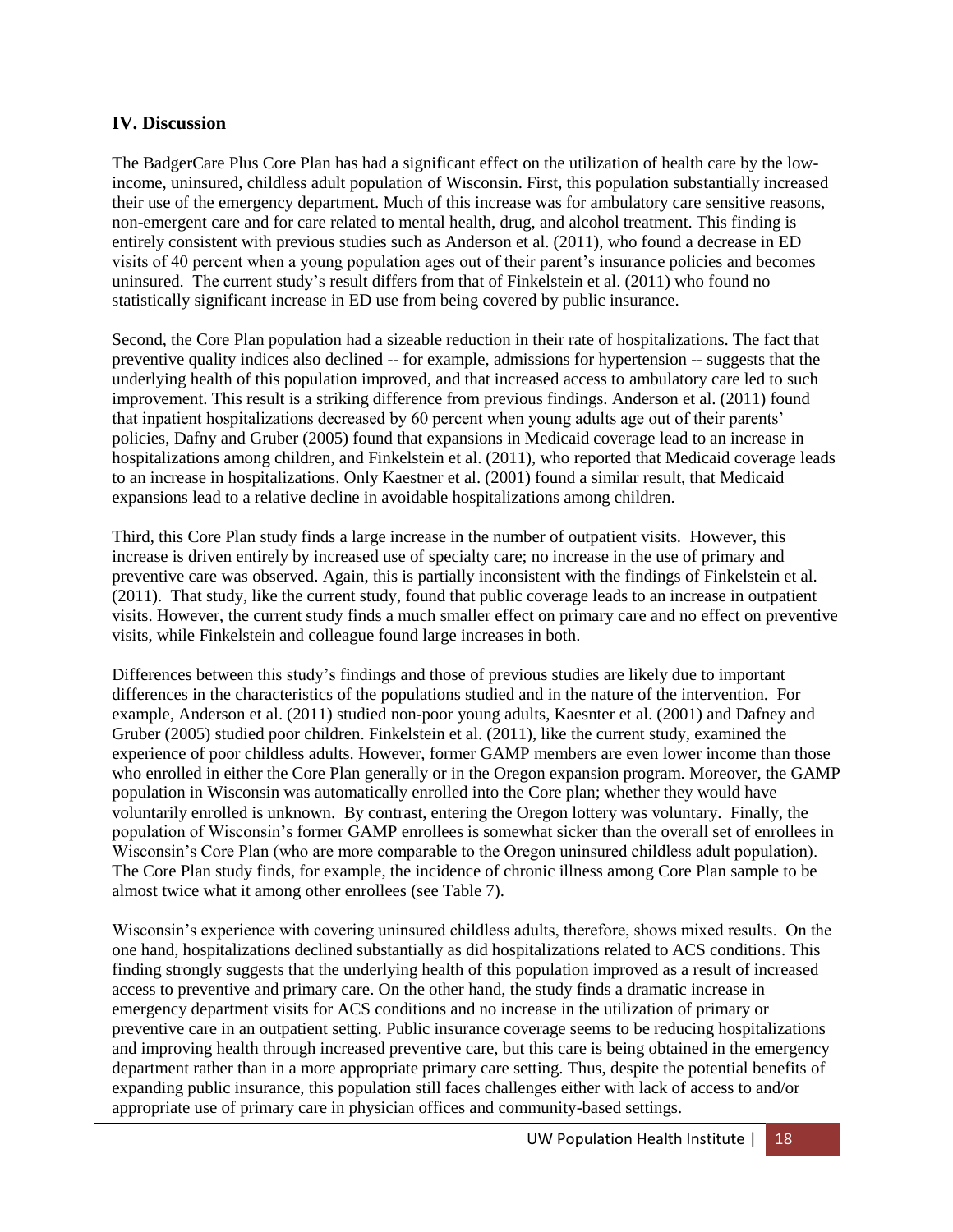## **Appendix: Previous Literature**

Many studies have documented that the uninsured are more likely than the insured to delay care, use the emergency department on an episodic basis, and enter the health care system through more expensive entry points, including otherwise avoidable hospitalizations or emergency department visits, and may present with greater severity of illness. Efforts to cover the uninsured tend to rely on the expectation that, while some aspects of utilization may increase, more appropriate and timely care could reduce overall spending while improving health (IOM 2002). However, the vast majority of the research underlying this expectation lacks a credible research design. Simple comparisons of the uninsured to the insured do not demonstrate how the utilization of the uninsured would change should they be covered by a health insurance program because, for example, those who anticipate needing higher levels of health services are likely to already be insured.

A number of studies in the economics literature have employed credible research designs to measure the impact of health insurance coverage on utilization. Anderson et al. (2011), employ a regression discontinuity that exploits the exogenous variation in insurance coverage that occurs when young adults age out of their parents' insurance coverage. They find that, for this group, insurance coverage increases ED visits by 40 percent and increases hospitalizations by more than 60 percent. Card et al. (2008) also use a regression discontinuity to take advantage of the large change in the source of insurance coverage at age 65 and find that Medicare coverage leads to an increase in health care utilization, although they cannot disentangle the effect of moving from uninsured to Medicare from that of moving from private coverage to Medicare. Doyle (2005) compares uninsured and insured individuals who were hospitalized following automobile accidents and find that insurance status is positively related to the number of days spent in the hospital.

A few studies have examined the impacts of expansions in Medicaid eligibility on health care utilization. Kaestner et al. (2001) compares avoidable hospitalizations among children in poor, near poor, and other neighborhoods between 1988 and 1992 (a period of expansions in pubic coverage for children) and find declines in avoidable hospitalizations for children in poor and near poor neighborhoods relative to other children over this time period. Dafny and Gruber (2005), like Kaestner et al. (2001), use expansions in Medicaid eligibility for children in the late 1980s and early 1990s to identify the effect of public insurance coverage on hospitalizations. They find that this coverage increases hospitalizations, but only unavoidable hospitalizations. Avoidable hospitalizations increase by a statistically insignificant amount. Currie and colleagues (2008) find that Medicaid expansions to older children increase the use of preventive care but do not improve health.

This Wisconsin study differs from these previous studies in that the population examined consists of very low-income adults without dependent children. Previous studies have either examined children or those with high rates of private insurance (and higher incomes).

The paper that is most similar to ours is Finkelstein et al. (2011). This study compares uninsured lowincome childless adults who were selected by lottery to be given the chance to apply for Medicaid with those that entered the lottery but were not selected. They find that those who won the lottery were 25 percentage points more likely to have insurance a year later, had higher health care utilization overall, and had higher rates of primary care, preventive care, and hospitalization.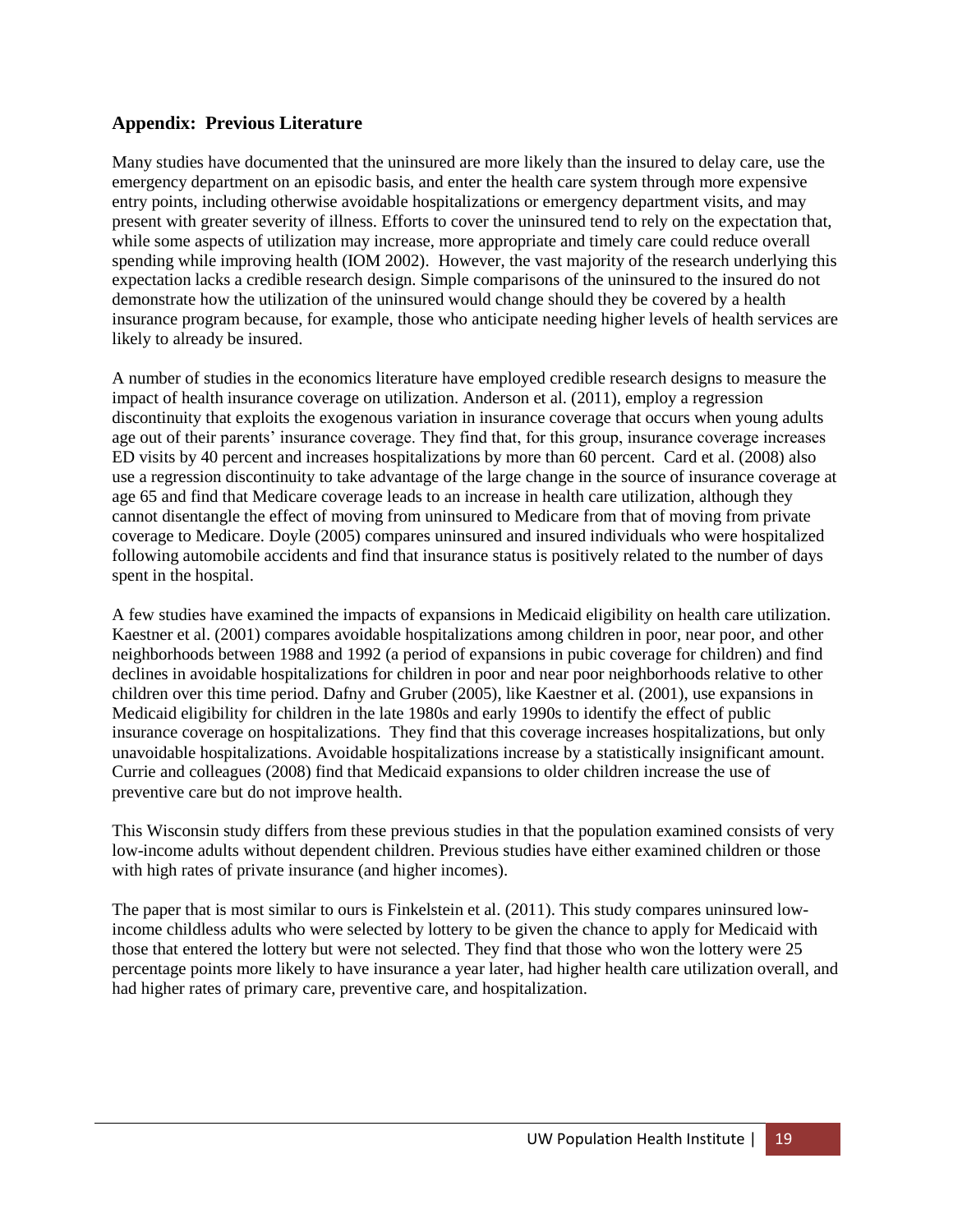#### **References**

- Aizer, Anna, Currie, Janet and Enrico Moretti.2007. "Does Managed Care Hurt Health? Evidence from Medicaid Mothers."*Review of Economics and Statistics* 89 (3):385-399.
- Anderson, Michael, Dobkin, Carlos, and Gross, Tal. 2010. "The Effect of Health InsuranceCoverage on the Use of Medical Services." NBER Working Paper #15823.
- Billings, J., Parikh, N. &Mijanovich, T. 2000. Emergency Department Use: The New York Story. Commonwealth Fund Issue Brief.(November).
- Card, David, Carlos Dobkin, and Nicole Maestas. 2008. "The Impact of Nearly Universal Insurance Coverage on Health Care Utilization: Evidence from Medicare." *American Economic Review*  98(5): 2242-2258.
- Currie, Janet, Sandra Decker, and Wanchuan Lin. 2008. "Has Public Health Insurance forOlder Children Reduced Disparities in Access to Care and Health Outcomes?."*Journal of Health Economics*  27(6): 1567-1581.
- Dafny, Leemore, and Jonathan Gruber. 2005. "Public Insurance and Child Hospitalizations:Access and Efficiency Effects." *Journal of Public Economics* 89: 109–129.
- Doyle, Joseph J. 2005. "Health Insurance, Treatment and Outcomes: Using Auto Accidentsas Health Shocks." *Review of Economics and Statistics* 87(2): 256-270.
- Finkelstein et al. 2011."The Oregon Health Insurance Experiment: Evidence from the First Year" NBER WP #17190.
- Institute of Medicine. 2002. *Care Without Coverage*. Washington DC: Institute of Medicine.
- Kaestner, Robert, Joyce, Theodore and Racine, Andrew 2001."Medicaid eligibility and the incidence of ambulatory care sensitive hospitalizations for children" *Social Science and Medicine* 52: 305-313.
- Kaiser Family Foundation. 2010. "Expanding Medicaid under Health Reform: A Look at Adults at or below 133% of Poverty." Kaiser Commission on Medicaid and the Uninsured Focus on Health Reform Issue Brief No. 8052-02.Issued in April 2010.
- Pollack HA, Wheeler JR, Cowan A, Freed GL. 2007. "The impact of managed care enrollment on emergency department use among children with special health care needs." *Medical Care* 45(2):139-145.